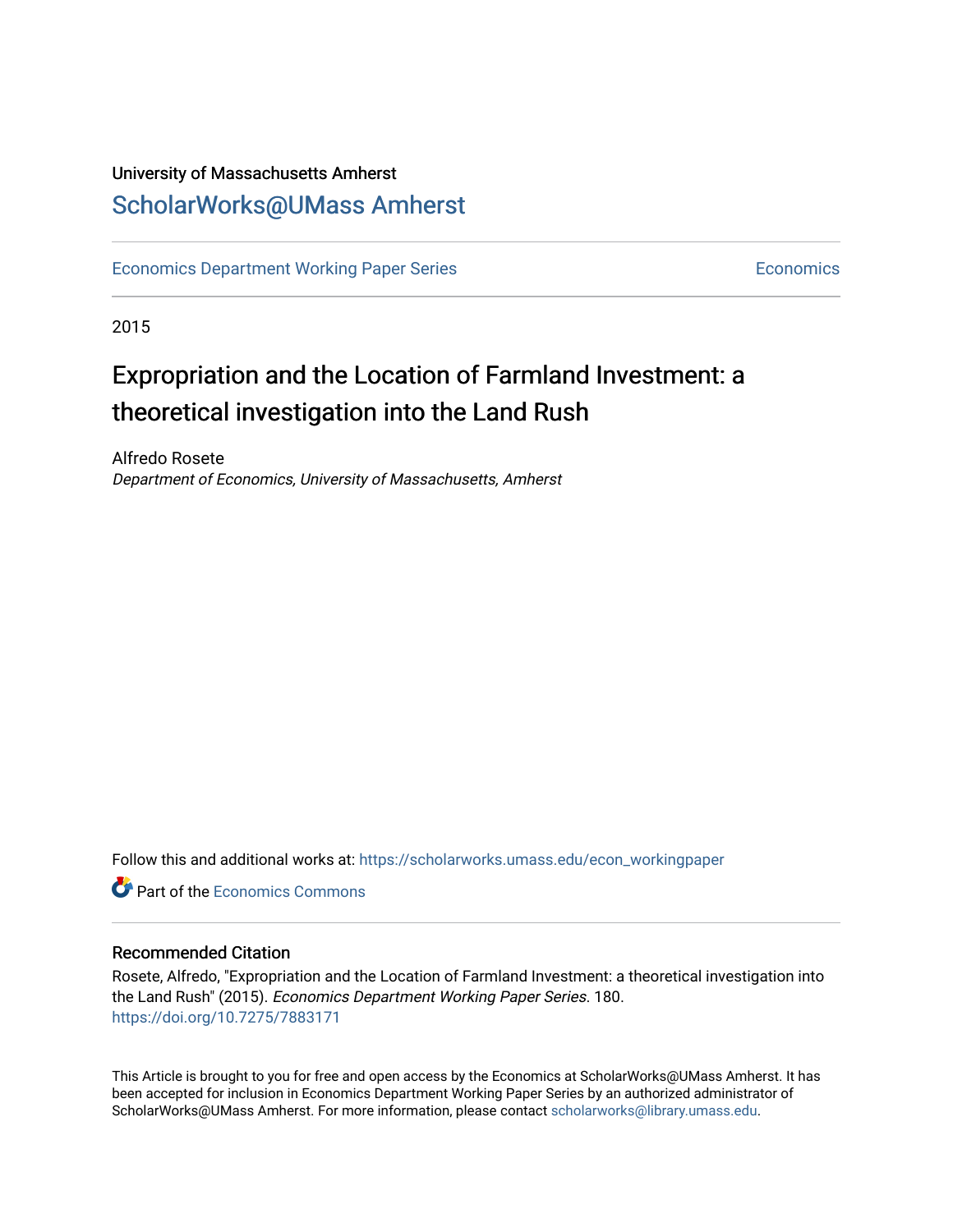# **DEPARTMENT OF ECONOMICS**

**Working Paper** 

# **Expropriation and the Location of Farmland Investment: a theoretical investigation into the** *Land Rush*

by

Alfredo R. Rosete

Working Paper 2015-17



# **UNIVERSITY OF MASSACHUSETTS AMHERST**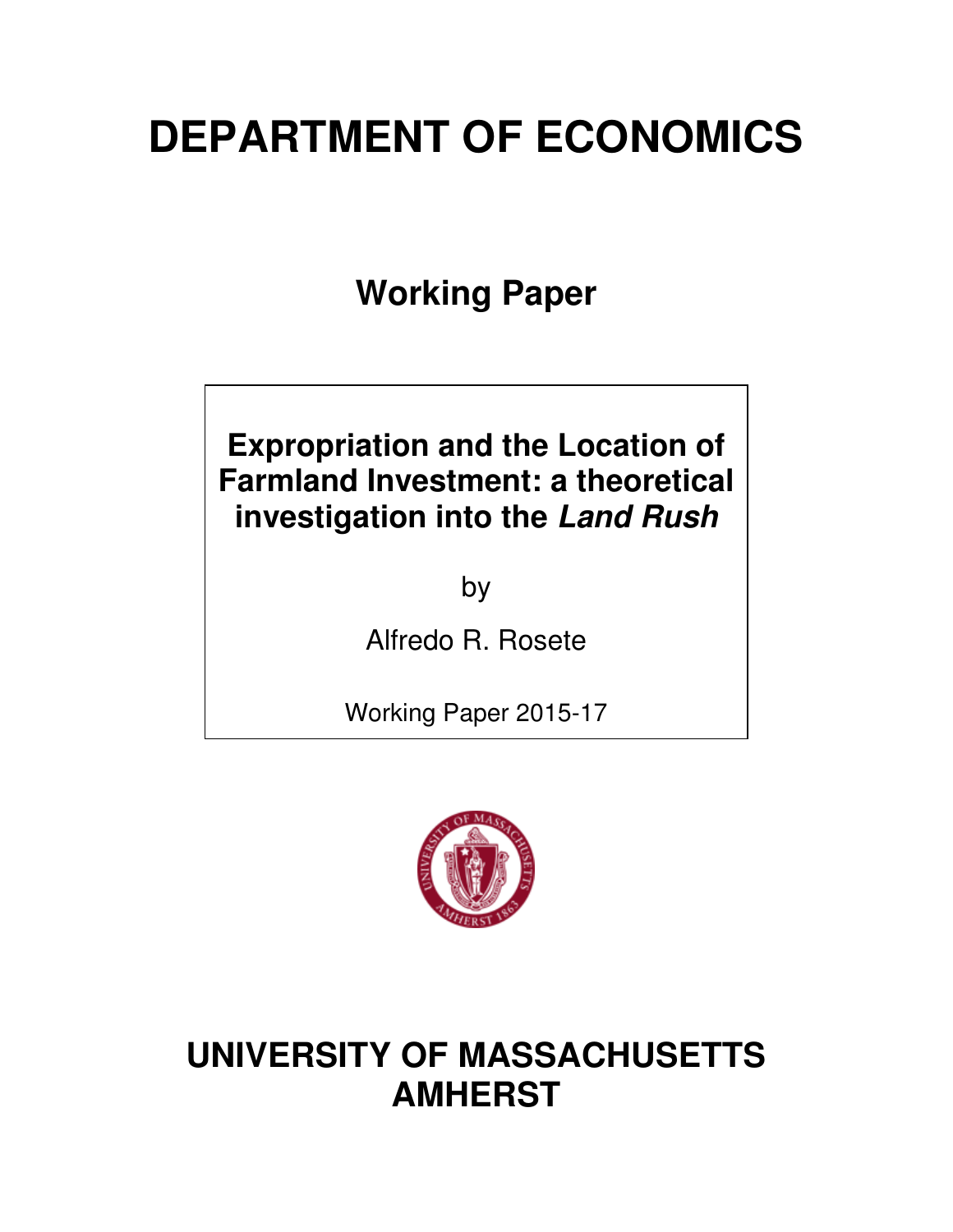# Expropriation and the Location of Farmland Investment: A Theoretical investigation into the Land Rush

Alfredo R. Rosete<sup>∗</sup>

September, 2014

#### Abstract

The sudden rise in land acquisitions in developing countries during the last decade has drawn the attention of scholars and think tanks. A set of recent papers by Deininger (2011), Deininger (2013), and Arezki et al. (2013) sought to understand the empirical determinants of the land rush. They find that investors tend to target countries that have little regard for local land rights. This is a puzzle, given the economic literature on investment location. By locating in such countries, investors may be foregoing other advantages that generate more revenue. What does such a result say about both the nature of the investment projects, and the productive characteristics of the target countries? In this paper, I attempt to answer this question using a game-theoretic model where investors can use expropriation as a credible threat vis a vis smallholders, consistent with case studies and empirical data from actual land deals. I show that the credible threat of expropriation lowers the investor's cost of locating to a country by reducing the necessary remuneration to smallholders for access to land, resulting in *adverse* incorporation. Further, I show that investors will locate in countries with weak land governance whenever they anticipate similar levels of revenue among the set of countries they target, or, whenever they can guarantee a similar level of investor protections.

#### JEL-Classification: F21, O13, Q15, Q34, C79

Keywords: Land Acquisitions, Agribusiness, Governance, Contest Games, Investment Location

<sup>∗</sup>Prepared at University of Massachusetts, Amherst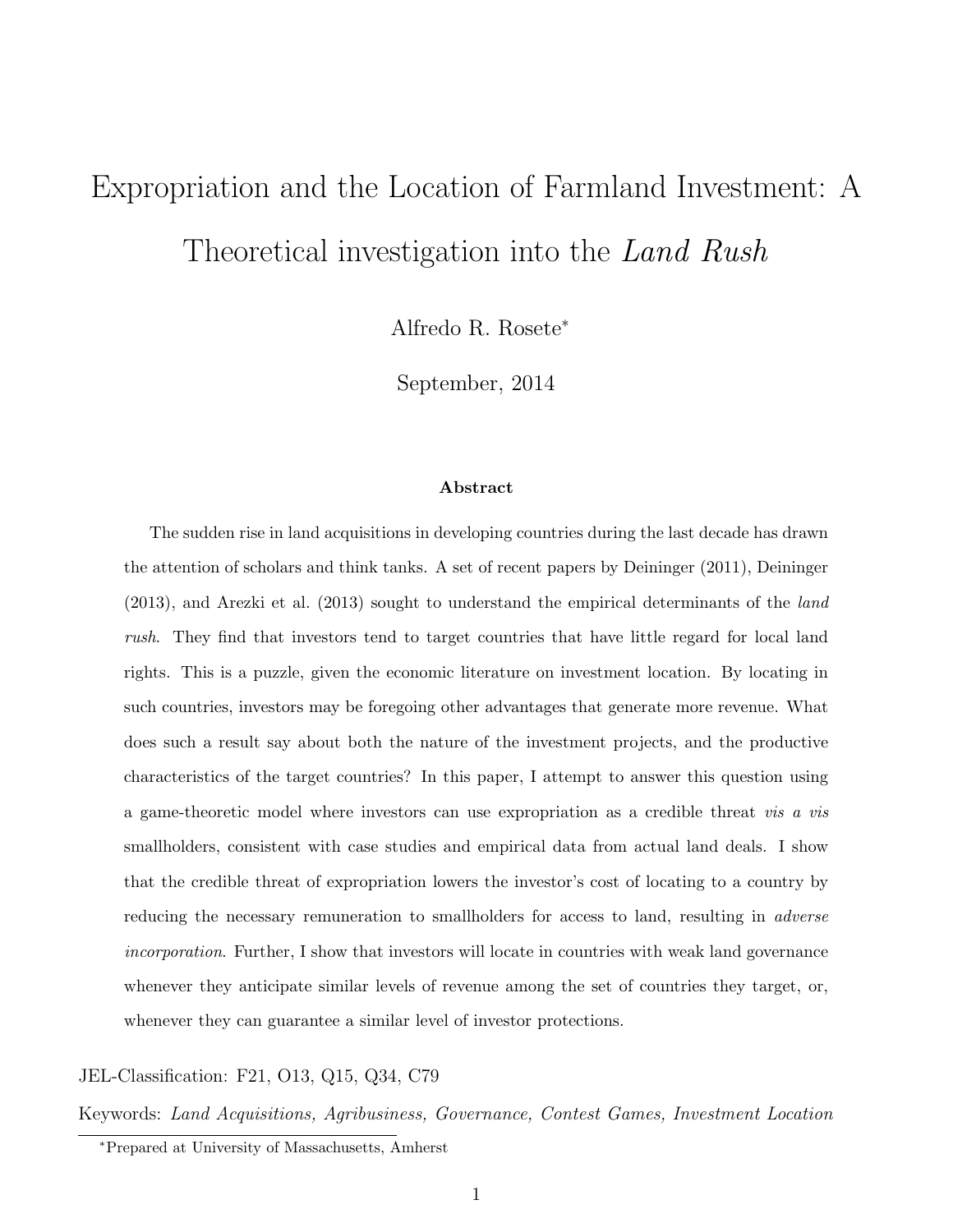### 1 Introduction

Of late, land acquisitions have drawn the attention of scholars (see e.g. White et al., 2012; Franco et al., 2012), and think tanks (see e.g. Anseeuw et al., 2012; Colchester et al., 2011). Between 2007 and 2008, an observed rise in media reports of land acquisitions accompanied a dramatic rise in food prices (Anseeuw et al., 2012). While scholars from political science (Hall, 2011), and development (Adam, 2013) have compiled case studies of land acquisitions, Deininger (2011), Deininger (2013), and Arezki et al. (2013) used data compiled by various institutions and NGOs to examine which factors determine the likelihood of investos locating in a given country . They find two consistently strong determinants: The *availability of suitable land for cultivation*, and *weak land-governance institutions*, understood as the degree to which a country upholds local land rights. The first of these is intuitive. Suitable land is necessary for the cultivation of crops. The second one however, is contentious. Weak land-governance institutions can reduce costs, but investors may be foregoing other opportunities from better soil quality, the existence of complimentary industries, ports, and roads. This paper is an attempt to understand why this phenomenon emerges from the recent *land rush*, in the context of investment for the cultivation of crops. Given the observation that investors target countries with weak land-governance institutions, what then can one learn about the characteristics of both the investment projects, and the characteristics of the target countries? Under what conditions do weak land-governance institutions dominate the decision of an investor to locate? The objective of this paper is to provide a possible answer to these questions using a game-theoretic model where the investor can choose to expropriate land occupants, should land occupants reject his offer to acquire use-rights to land. By treating these issues theoretically, I provide reasons and conditions that explain empirically observed trends in recent land acquisitions.

#### 1.1 Land Acquisitions and Land Governance

An investor's decision to locate is often a matter of balancing *centripetal*, and *centrifugal* forces (Dembour, 2008). Centripetal forces draw investors into a country. Such factors include public goods (Pieretti and Zanaj, 2011), agglomeration advantages (Haaland and Wooton, 1999; Konrad and Kovenock, 2009), and fiscal incentives such as subsidies (Fumagalli, 2003). In land acquisitions,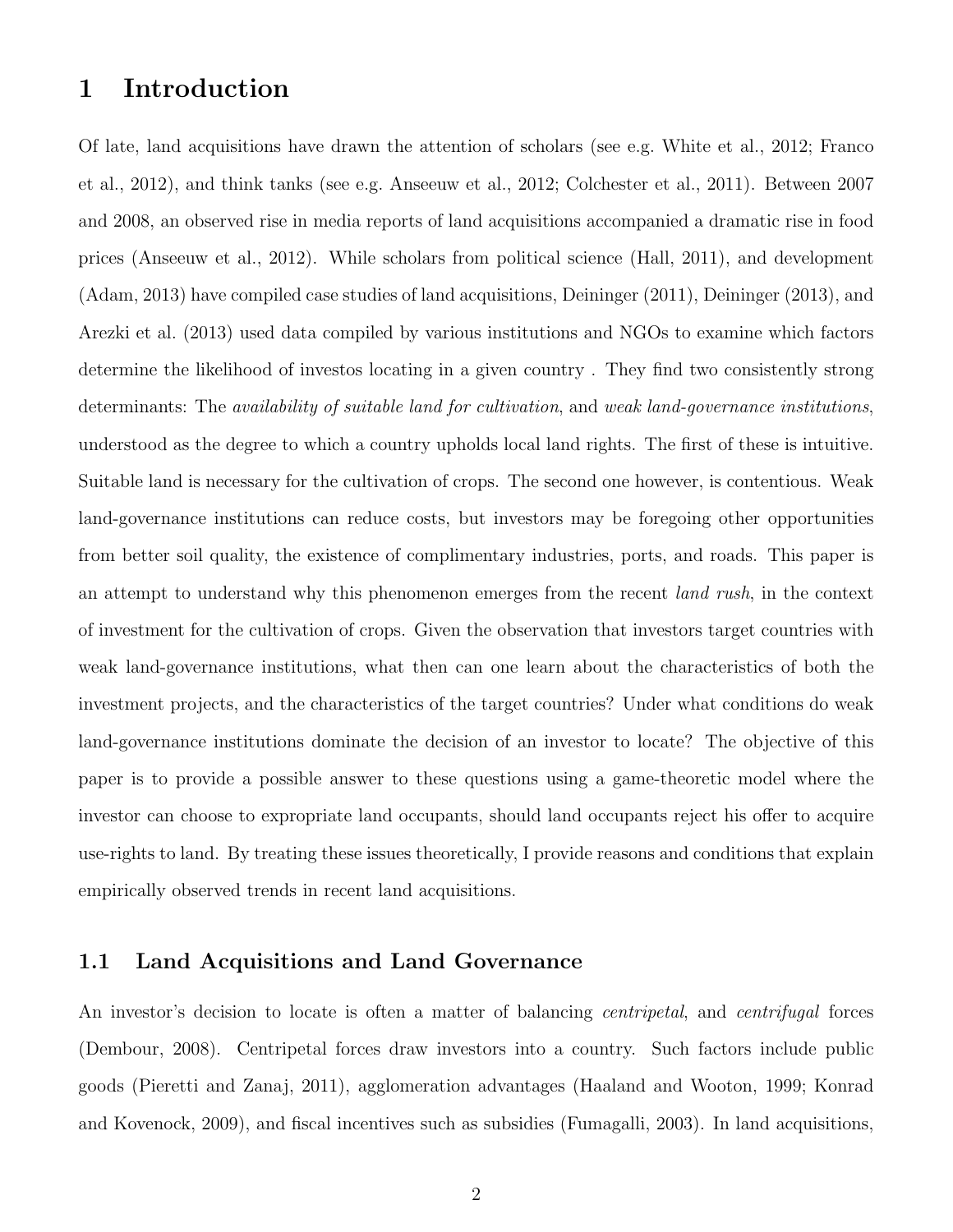the existence public goods such as roads and ports that ensure the delivery of crops can generate large productivity advantages for the investor. Similarly, an investor may find agglomeration advantages where there are related industries such as the existence of processing and milling facilities. While subsidies may not necessarily feature in land acquisitions, other modes of government assistance may be available to investors such as the identification of suitable land. Centrifugal forces are forces that deter investors from locating in a country. Among these are taxes (Pieretti and Zanaj, 2011; Herger et al., 2014), competitors (Bjorvatn and Eckel, 2006), and other costs associated with production such as the strength of bargaining power for labor(Davies and Vadlamannati, 2013).

Weak land-governance institutions, understood as the low degree to which local land rights are upheld in a country (Arezki et al., 2013), serves as a centripetal force when the cost of obtaining use-rights to land refers to more than its nominal market price. An investor may find weak land governance institutions attractive when taking advantage of these makes it easier for him to appropriate land cheaply because he can use the threat of expropriation against a smallholder. This generates a rent for the investor, which may explain his preference for environments with weak land governance<sup>1</sup>. Indeed, many cases of recent land acquisitions suggest that investors are able to take advantage of weak property rights institutions to obtain land from small farmers and indigenous communities.<sup>2</sup>

According to the findings of Anseeuw et al. (2012), the regions most targeted by land deals are in East Africa and Southeast-Asia. East Africa covers about thirty (30) million hectares worth of land deals, and Southeast Asia covers about fifteen (15) million.<sup>3</sup> Ethiopia alone covers about 10% of all the land deals in East Africa, while the Philippines covers about one-third of the land deals in Southeast Asia. These land deals are often directed toward the cultivation of biofuels and cash crops (Lavers, 2012; Borras Jr et al., 2010). Rural inhabitants in both countries have had experience with both coercive activities, and consensual land deals leading to adverse incorporation, where smallholders exchange use-rights to land for little to no employment, or access to land (see e.g. Cramb and Curry, 2012; Borras Jr and Franco, 2013).

In the case of Ethiopia, for example, poor systems of titling in certain highland regions create

<sup>1</sup>Glaeser et al. (2003),Sonin (2003) theorize similar behaviors for wealthy actors who may prefer weak property rights institutions.

<sup>2</sup>Some may point out that weak land governance institutions may signal volatility of returns to investment since investors might also suffer expropriation once they locate in a country. The data, however, does not support this reasoning. Investor protections are not significant determinants of investment location (Arezki et al., 2013).

<sup>3</sup>The total stock of land deals worldwide is about 149 million hectares.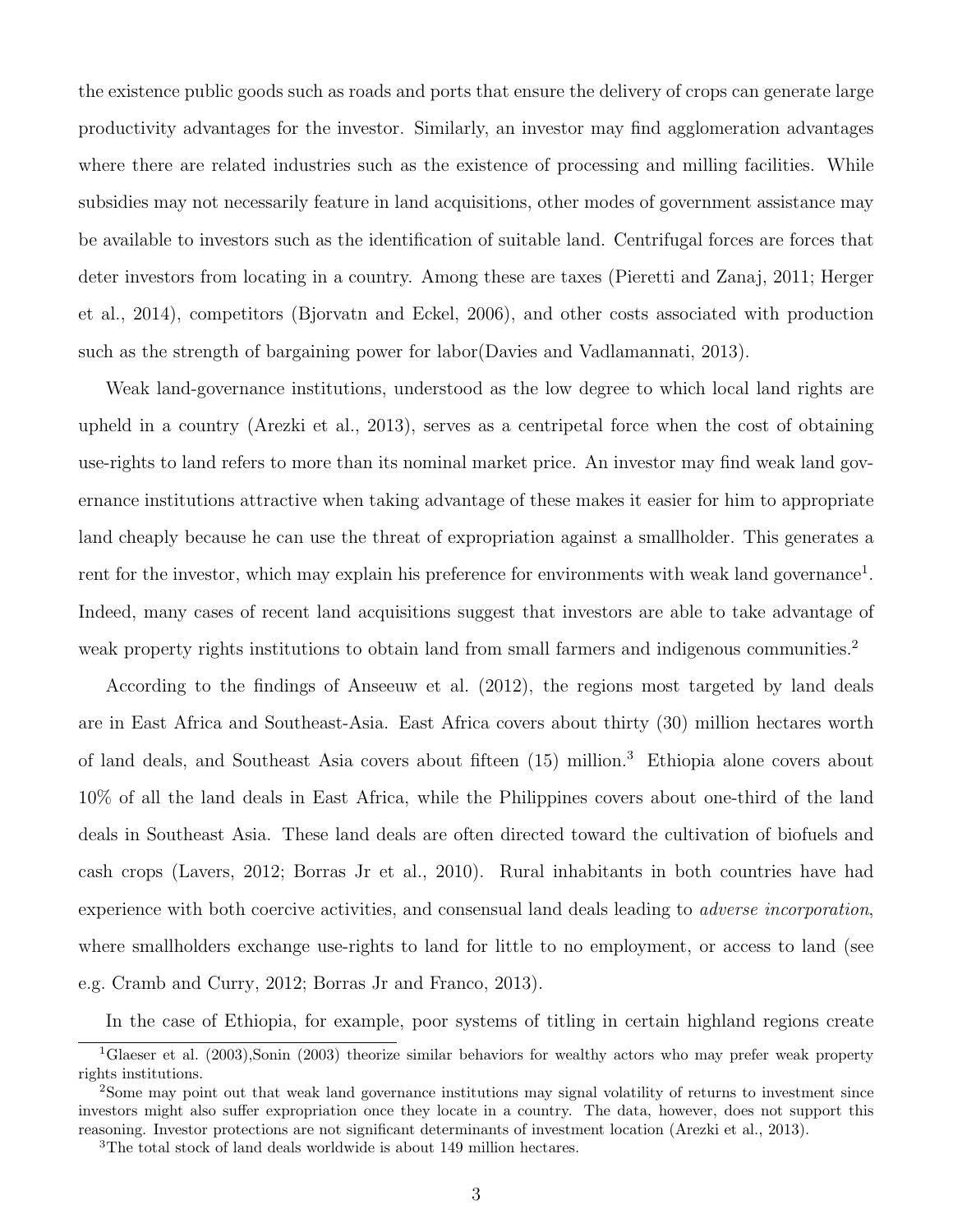conditions under which groups inhabiting and using land cannot prove their ownership or use-rights. Thus, groups that use comunal lands are easily coerced by local governments to consent to lease agreements with investors resulting in the loss of usufruct rights for much of the community(Lavers, 2012). In the Philippines beneficiaries of the country's agrarian reform program are required to pay a supposedly fair price of the land they receive computed by the Land bank of the Philippines. This is done much like a mortgage payment, and it is expected that beneficiaries complete these payments after ten years. Missing three years of payments can result in default, after which, the Land Bank can evict the beneficiary. Often, these payments are significantly higher than what cash strapped, ex landless laborers can afford. Thus, several beneficiaries in the southern island of Mindanao have consented to deals with oil-palm and cash crop investors (Menguita-Feranil,  $2013)^4$ . While these experiences are rather particular, several authors have compiled case studies and reports of similar expropriatory activities happening where land acquisition occurs(see e.g. White et al., 2012; Cramb and Curry, 2012; Borras Jr and Franco, 2013). These examples combined with the finding that investors tend to locate in countries with poor property rights regimes yield evidence that investors may be taking advantage of weak land governance institutions to cheapen the cost of gaining land-use rights.

Why states allow weak land governance institutions to persist, however, is a matter that I do not treat in this paper. However, it is worth noting some reasons that weak land governance institutions may persist. First, it is possible that the trends so far observed in land acquisitions are responses to existing institutional frameworks which have not had time to improve or develop. This is, in fact, part of the agenda of those that have collected case studies of land acquisitions. Second, maintaining weak land governance institutions may serve the interests of local elites who may themselves facilitate land acquisitions<sup>5</sup>. Thus, politically powerful elites may choose to maintain these institutions if they stand to benefit from land acquisitions, or other extractive activities(Lawson-Remer, 2014). Finally, states may see land acquisitions as a conduit for development which can benefit a larger portion of the population. Thus, governments may be making the calculation that weak land governance for

<sup>&</sup>lt;sup>4</sup>These deals are often leases that last for decades. In some cases, they can last for more than thirty years (DAR, 2006).

<sup>&</sup>lt;sup>5</sup>Putzel (1992), for instance, argues that the formation of land reform laws in the Philippines was the product of inter-elite negotiations explicitly excluding peasant organizations from the conversation. Many of the congress members in the Philippines were from landed families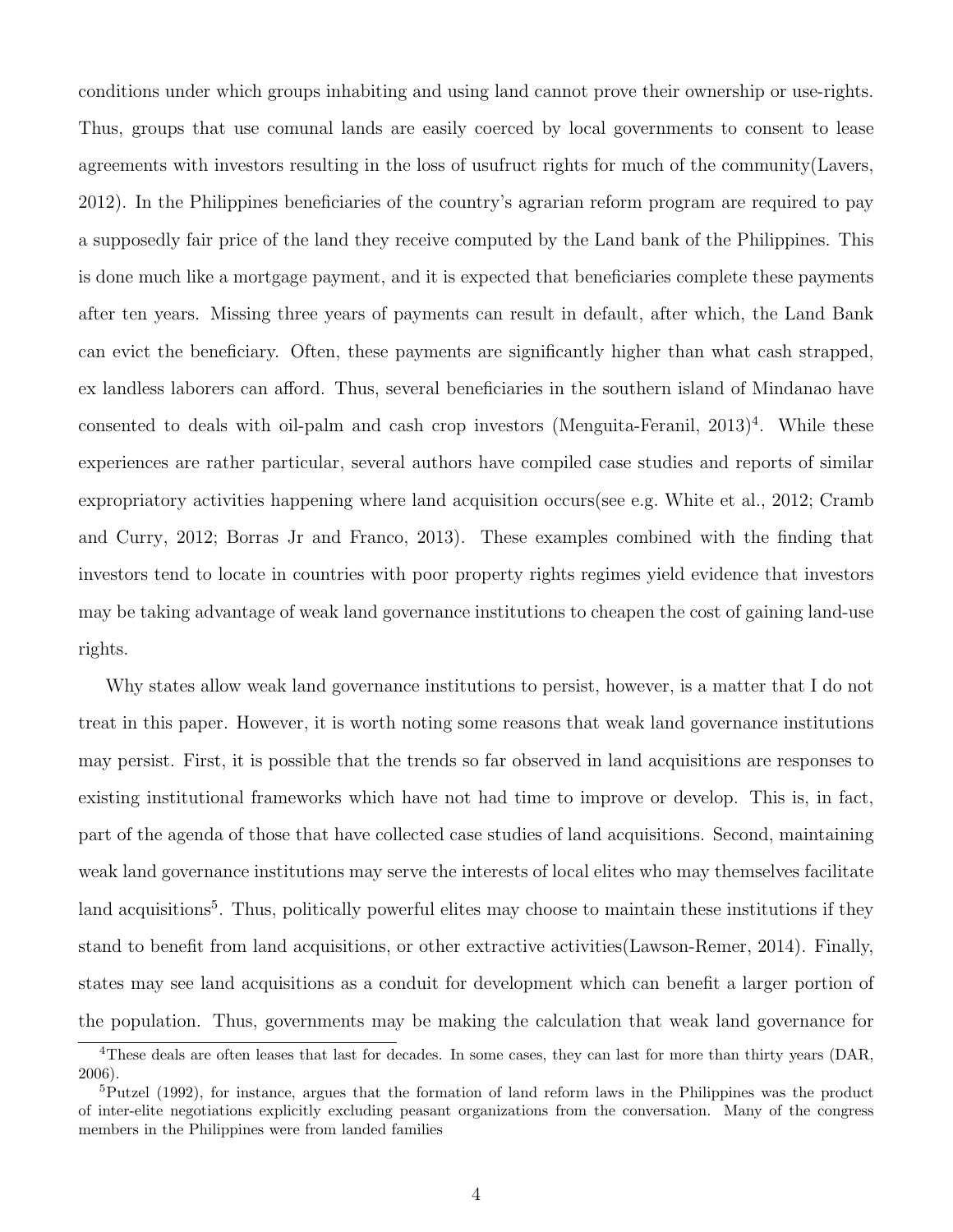a few smallholders and minority communities will benefit the population at large in the long-run. Whatever the reason, in this paper, I take the institutional environment as a given.

The rest of the paper proceeds as follows: the next section presents a model where an investor decides to locate in a country chosen from a set of countries N. The cost of location depends on the result of a possible contest with a current landowner. Thus, my model exhibits elements of contest success discussed by Hirshleifer (1989), Skaperdas (1996), and Van Long (2013). The structure of the decision process is analogous to the models discussed above on investment location, extended to  $n > 2$  countries. I will then conclude by discussing the implications of my results, and possible extensions.

### 2 The Model

Consider an Investor I making the decision to acquire land from a country  $i \in N = \{1...n\}$ , where N is simply the set of indices denoting the options of the investor. If he is able to acquire land in some country *i*, I produces a level of revenue  $q_{Ii} > 0$ , where  $q_{Ii} \in \mathbb{R}^+$ , which represents what the investor expects to gain from producing crops in country i depending on upstream market conditions, advantages in supply, and the availability of infrastructure in  $i<sup>6</sup>$ . In order to acquire land in any of the *i* countries in N, I needs to gain the consent of a landowner  $S_i$ , who uses her land to produce a level of revenue  $q_{Si}^7$ . I assume that  $0 < q_{Si} < q_{Ii}$ , which reflects the conventional justification that farmland investment is supposed to generate more productive uses for smallholder land<sup>8</sup>.

To get  $S_i$  to grant I use-rights to land, I offers  $S_i$  a level of remuneration  $R_i$ . If  $S_i$  refuses to allow I to use land, I can choose to expropriate her. In order to expropriate the landowner,  $I$ , invests in expropriation effort  $e_{Ii}$ , while  $S_i$  invests effort in defense  $e_{Si}$ . The contest is costly to both players, and this cost is determined by the institutional characteristics of country i. Specifically, the per-unit cost to I's expropriation effort is given by a parameter  $0 \leq \tau_i \leq 1$ , which is a measure of the strength of land institutions that protect the ownership of  $S_i$ . The cost to  $S_i$ , on the other hand is given by

<sup>&</sup>lt;sup>6</sup>If an investor is an exporter who delivers crops to one country where the price of his crops are set, then the revenue from locating in country i is  $q_{Ii} = \rho \psi_{Ii}$  where  $\rho$  is the price of the crops, and  $\psi_{Ii}$  is the quantity that he can produce in country  $i$  given the various conditions in  $i$ .

<sup>&</sup>lt;sup>7</sup>Alternatively, we could think of these as a *group of smallholders* who bargain together.

<sup>8</sup> see e.g. Colchester et al. (2011), and Borras Jr et al. (2010).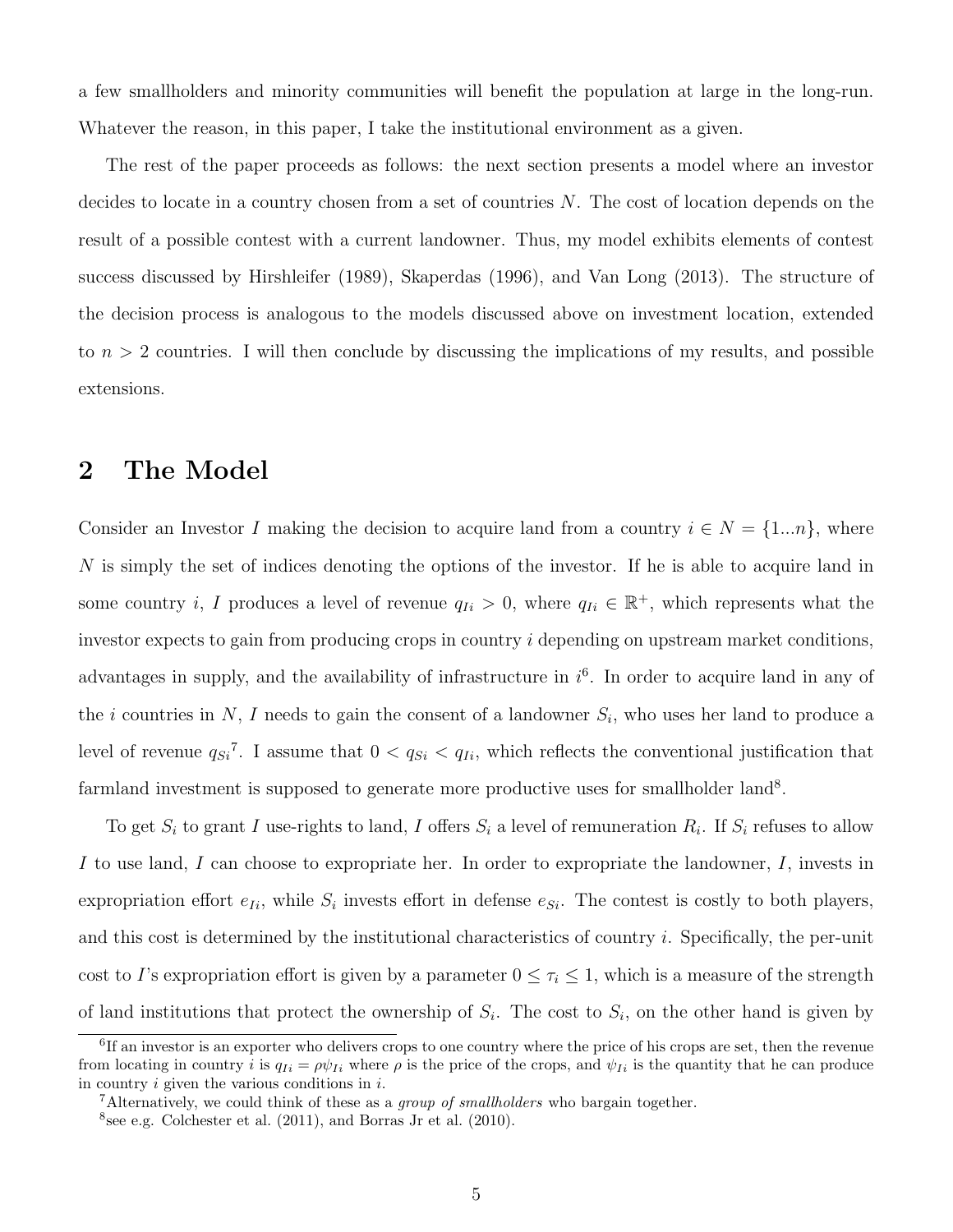$(1-\tau_i)$ . Modelling costs in this way ensures that better institutional environments reduce the burden of defense for the landowner in i while increasing the burden of expropriation on  $I^9$ . Should I win the contest, he gets to implement his project while the landowner gets 0. The opposite holds true in the case that the landowner wins. Success in defense and expropriation, respectively, are given by the following functions:

$$
p_{S_i}(e_{Si}, e_{Ii}) = \begin{cases} \frac{e_{Si}}{e_{Si} + e_{Ii}} & \text{if } (e_{Si}, e_{Ii}) \ge (0, 0) \\ \frac{1}{2} & \text{if } (e_{Si}, e_{Ii}) = (0, 0) \end{cases}
$$

For  $S_i$ , and,

$$
p_{I_i}(e_{Si}, e_{Ii}) = \begin{cases} \frac{e_{Ii}}{e_{Si} + e_{Ii}} & \text{if } (e_{Si}, e_{Ii}) \ge (0, 0) \\ \frac{1}{2} & \text{if } (e_{Si}, e_{Ii}) = (0, 0) \end{cases}
$$

Notice that  $p_{I_i}(e_{Si}, e_{Ii}) = 1 - p_{S_i}(e_{Si}, e_{Ii})$ . Further, each of these functions increase in each player's effort, and decrease in the opposing party's effort level. Thus, we can think of these functions as success probabilities, or, a proportion of a parcel of land that can be won through the contest<sup>10</sup>. The game is summarized by the following sequence:

- 1. I chooses to invest in one of countries  $i \in N$
- 2. Once I decides on a country, I must offer  $S_i$  a level of remuneration  $R_i$ .
- 3.  $S_i$  can then choose to either accept or reject  $R_i$ .
- 4. I and  $S_i$ , enter a contest. I chooses how much to invest in expropriation  $e_{I_i}$ , while  $S_i$  decides to invest in defense effort  $e_{Si}$ .
- 5. If I is successful in expropriation, he will be able to reap profits from producing  $q_{Ii}$ . On the other hand, if I is unsuccessful, he gets 0, while  $S_i$  is able to produce  $q_{Si}$ .

<sup>&</sup>lt;sup>9</sup>One may also use an alternative specification where landowners have a country-specific cost borne by both the landowner (e.g.  $c_{Si}$ ) and the investor, (say,  $c_{Ii}$ ). In this case, worse institutional environemnets would mean higher costs. However, this framework does not enjoy the intuitive quality that the institutional environment, while a possible bane for the landowner, can act as a boon for the investor.

<sup>&</sup>lt;sup>10</sup>The functional form fits the general ratio-form of a *contest success function (CSF)* with a mass effect parameter of 1. This suggests that there is diminishing returns to effort exerted on expropriation or defense(Hirshleifer, 1989).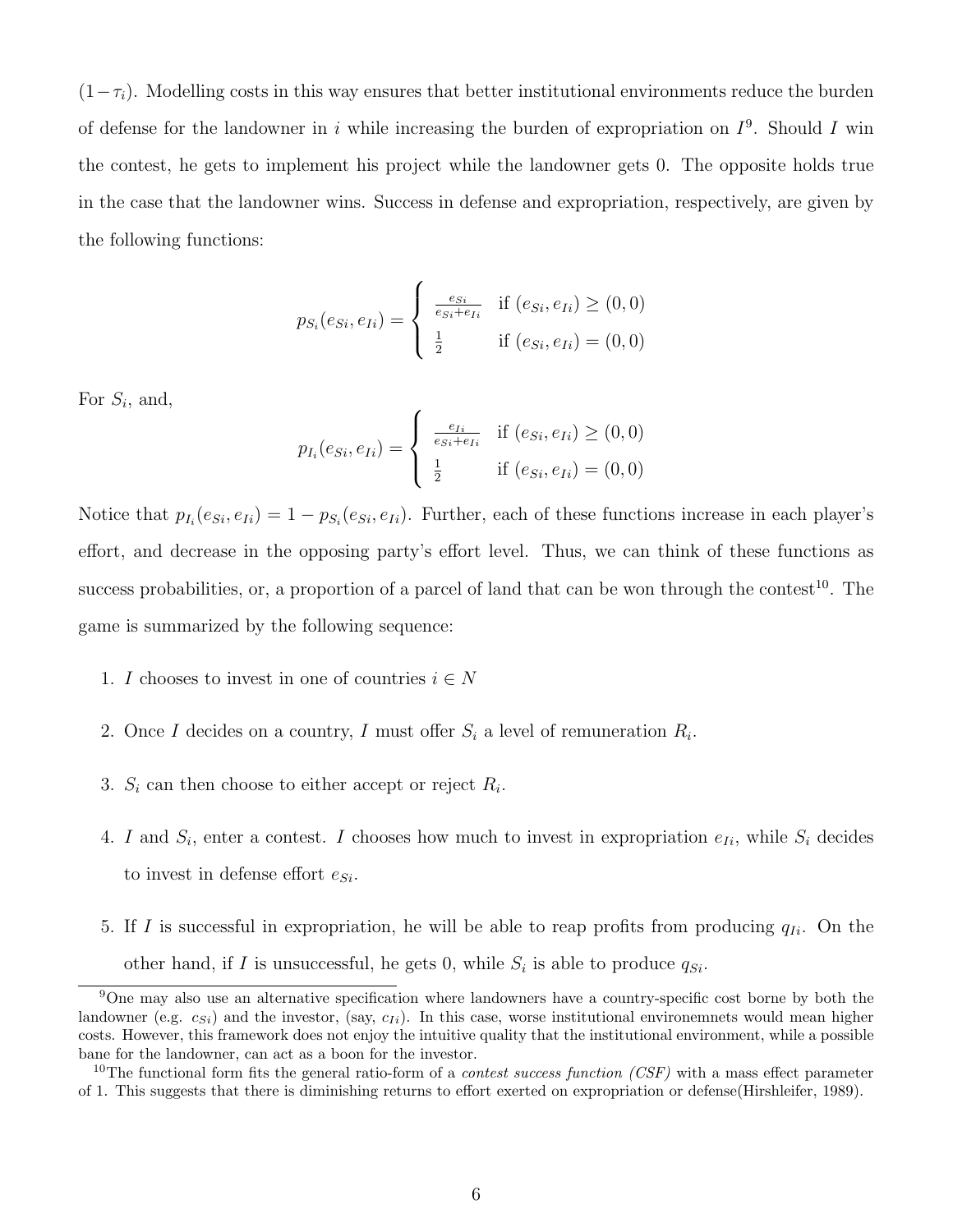I solve this game via backward induction. I will first demonstrate the results from expropriation. This will serve as the fallback position for the landowner in country  $i$ . I will then deduce the level of profits that the investor can expect in each country  $i \in N$ , given that country's land governance characteristics defined by  $\tau_i$ . Finally, I examine under what conditions the investor will target the country with the lowest level of  $\tau_i$ .

#### 2.1 Expropriation and Adverse Incorporation

In deciding their respective levels of effort in defense and expropriation, S and I solve the following optimization problems simultaneously:

$$
max_{e_{Si}} p_{S_i}(e_{Si}, e_{Ii}) q_{Si} - (1 - \tau_i) e_{Si}
$$
\n
$$
(1)
$$

for  $S_i$ , and

$$
max_{e_{Ii}} p_{I_i}(e_{Si}, e_{Ii}) q_{Ii} - \tau_i e_{Ii}
$$
\n
$$
\tag{2}
$$

The optimization implies the following results for the effort levels:

**Lemma 1** The optimization problem characterized by equations  $(1)$ , and  $(2)$  yield the following equilibrium level of efforts, and success.

- $e_{Si}^* = q_{Ii}\tau_i(\frac{q_{Si}}{\nu_i})$  $\frac{q_{Si}}{\nu_i}$ <sup>2</sup>, with  $p_{S_i}(e_{Si}^*, e_{Ii}^*) = \frac{q_{Si}\tau_i}{\nu_i}$
- $e_{Ii}^* = q_{Si}(1-\tau_i)(\frac{q_{Ii}}{\nu_i})^2$ , with  $p_{I_i}(e_{Si}^*, e_{Ii}^*) = \frac{q_{Ii}(1-\tau_i)}{\nu_i}$

Where  $\nu_i = q_{Si}\tau_i + q_{Ii}(1 - \tau_i)$ .

These levels of effort are equivalent to a proportion of the rewards that the opponent of each player expects from engaging in expropriation. We can also make the following observation:

Lemma 2 The following hold for the success probabilities:

- 1.  $\frac{dp_{S_i}(e_{Si}^*,e_{Ii}^*)}{d\tau}$  $\frac{d_{Si}, e_{Ii}}{d\tau_i} > 0$
- 2.  $\frac{dp_{I_i}(e^*_{Si},e^*_{Ii})}{d\tau}$  $\frac{\sum_{i}^{e} S_i e_{I_i}}{d\tau_i} < 0$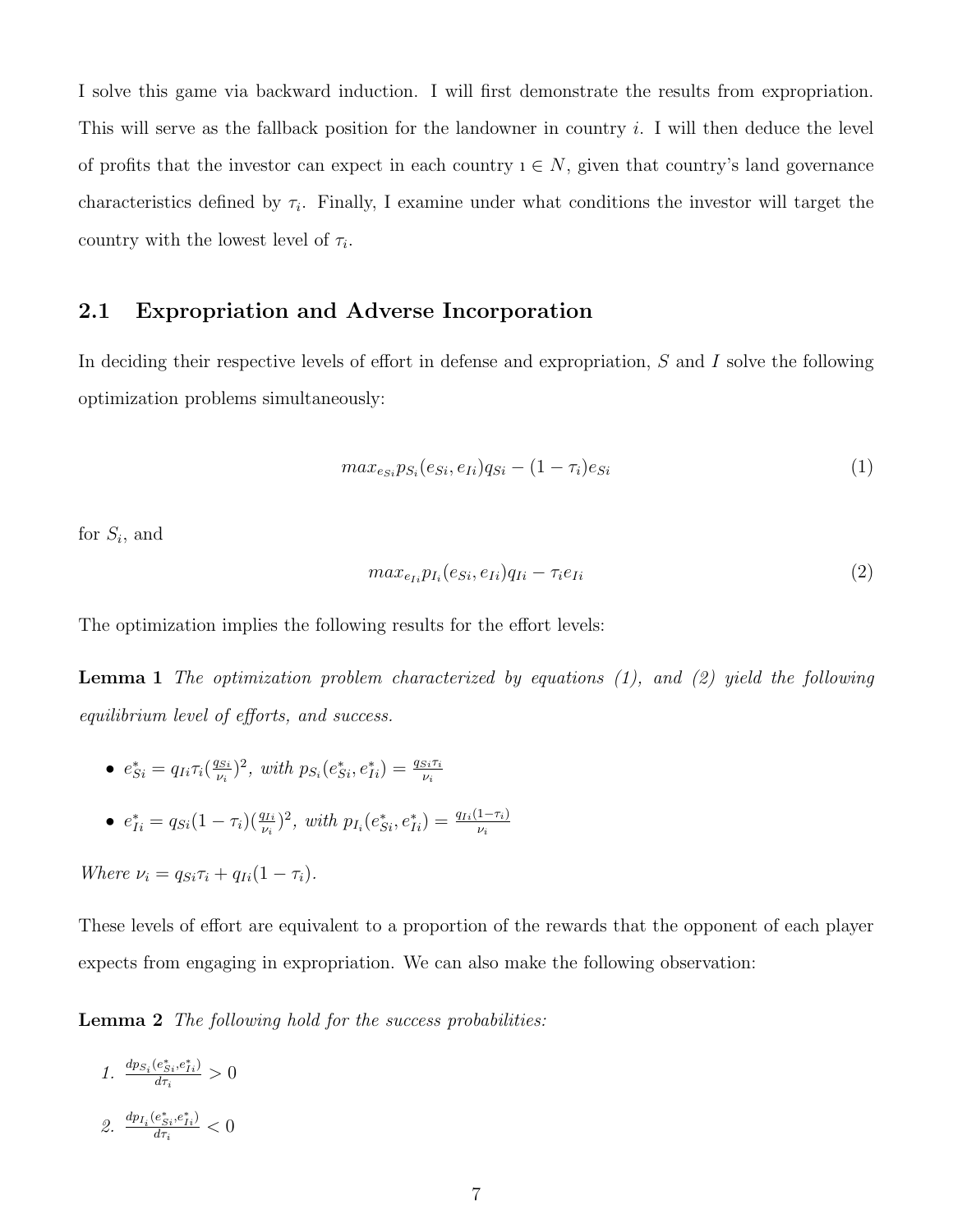Corollary 1 The expected payoffs from the expropriation round are

• 
$$
\pi_{Si}^r = q_{Si} \left(\frac{q_{Si}\tau_i}{\nu_i}\right)^2
$$
 for  $S_i$ .  
\n•  $\pi_{Ii}^r = q_{Ii} \left(\frac{q_{Ii}(1-\tau_i)}{\nu_i}\right)^2$  for I in i.

Corollary 2  $(e_{Si}^*, e_{Ii}^*) = (0,0)$  is not an equilibrium.

The preceding corollary says that I always has an incentive to expropriate  $S_i$ . It is easy to show that  $\pi_{Si}^r < q_{Si}^{11}$ . The possibility of expropriation lowers the rewards for the landowners. Since I needs to offer a level of remuneration  $R_i$ , he chooses  $R_i$  to satisfy the following:

$$
R_i \ge \pi_{Si}^r \tag{3}
$$

Since there is no reason for I to offer a higher level of remuneration to  $S_i$  than she would get if she rejects the deal, we can assume that (3) holds with equality. This shows that the capacity of I to expropriate  $S_i$  compels  $S_i$  to accept a level of remuneration that is lower than what she could produce on her own. Even if  $S_i$  voluntarily agrees to allow I to use her assets (in this case, land) for a productive activity, she does so under an arrangement which may leave her no better or even worse-off than she would have been otherwise. In effect, the investor's ability to expropriate the landowner, due to the existing institutional environment in the country allows him to reduce the costs of location. The credible threat of expropriation, thus, allows the investor to exercise a form of event power over the landowner by changing the landowner's fallback position, and thus, lowering her payoffs(Bartlett, 2006).

#### 2.2 Profits, and The Choice of Location

Given the derivations above, the resulting profits for  $I$  when he locates to  $i$  is given by the following equation:

$$
\pi_{Ii} = q_{Ii} - q_{Si} \left(\frac{q_{Si}\tau_i}{\nu_i}\right)^2
$$

It is easy to show that the following holds:

<sup>11</sup>This is because  $p_{S_i}(e_{Si}^*, e_{Ii}^*) < 1$ , and  $\pi_{Si}^r = q_{Si}p_{S_i}^2(e_{Si}^*, e_{Ii}^*)$ .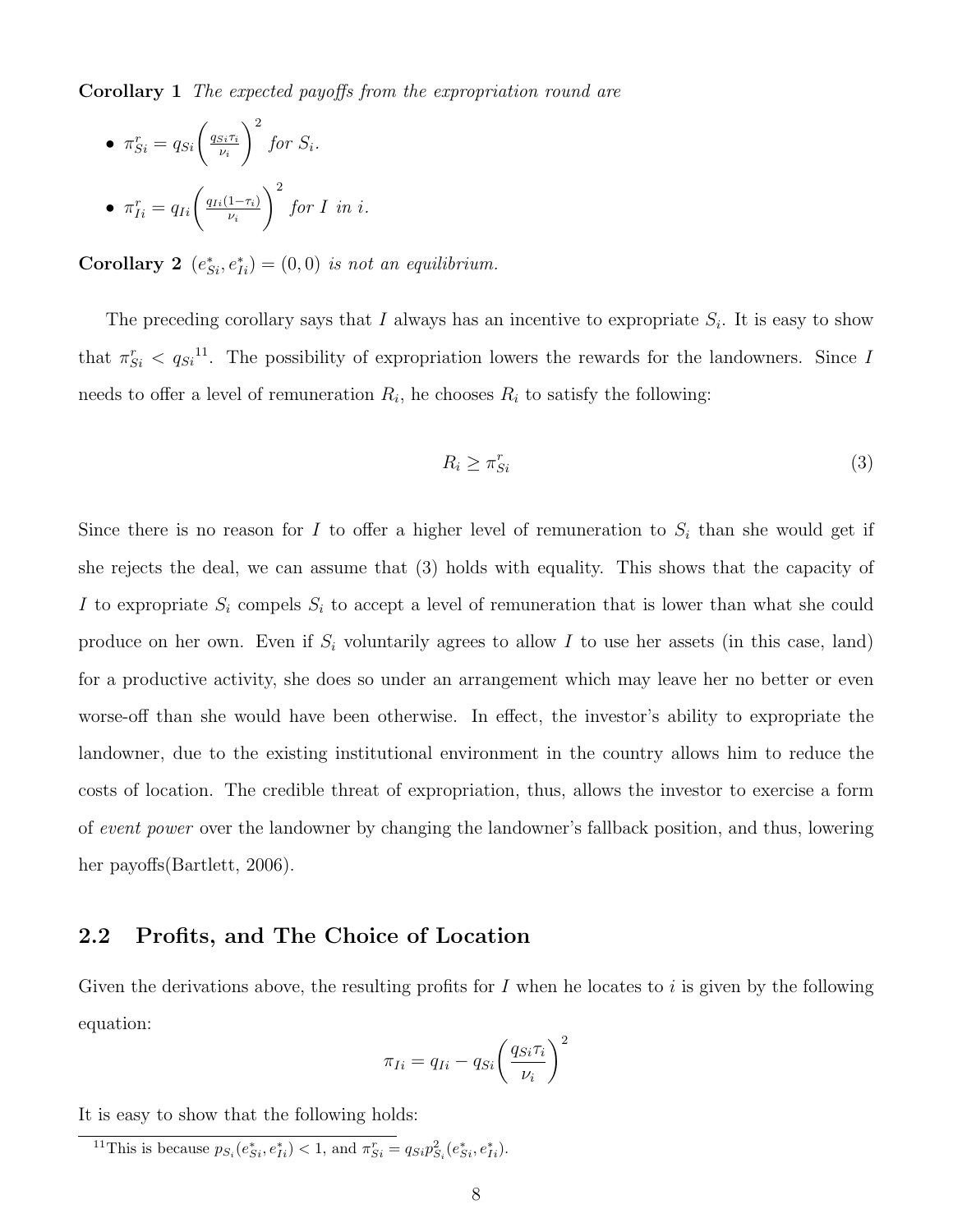#### Lemma 3

$$
\frac{d\pi_{Ii}}{d\tau} < 0
$$

The preceding Lemma states that the profits of the investor decrease with  $\tau$ . This result implies that, all else equal, the investor will choose the country where the institutional protections for the landowners are poor. However, in keeping with the literature on investment location, differences in productive advantages such as road networks, existing infrastructure, and prices of labor can be stronger determinants of I's location decision, rather than the costs associated with obtaining land. Thus, I should weigh differences in  $q_{Ii}$  against the differences in costs associated with  $\tau_i$  and  $q_{Si}$ . It is necessary, then, to examine under what conditions can the ease of expropriation overcome other disadvantages that a country  $i \in N$  may have against other candidates in N.

In general, I chooses his location depending on where profits are greater. The condition, then, for I to choose a country  $i \in N$  is given by the following criteria:

$$
q_{Ii} - q_{Si} \left(\frac{q_{Si} \tau_k}{\nu_i}\right)^2 > q_{Ik} - q_{Sk} \left(\frac{q_{Sk} \tau_k}{\nu_k}\right)^2 \tag{4}
$$

For every  $k \neq i, k \in N$ . Now, define  $\tau_m = min\{\tau_i | i \in N\}$ . Given the observation that poor land governance, interpreted in the model as  $\tau_i$ , is a major driver in attracting farmland investment, it is necessary to examine the conditions under which  $I$  chooses to locate in  $m$  due to the advantages brought about by  $\tau_m$ . The following result gives conditions under which poor property rights governance can overcome possible disadvantages in country m.

Proposition 1 I locates in m if and only if the following conditions hold:

1. For all  $i \neq m, i \in N$ 

$$
q_{Ii} - q_{Si} \left(\frac{q_{Si} \tau_k}{\nu_i}\right)^2 > q_{Ik} - q_{Sk} \left(\frac{q_{Sk} \tau_k}{\nu_k}\right)^2
$$

holds, and

2. For all  $j \in N$ ,  $j \neq m$  such that  $q_{Ij} \geq q_{Im}$ , there exists a k for which  $q_{Ik} \geq q_{Im}$ , and

$$
q_{Ij} - q_{Im} < q_{Sk}
$$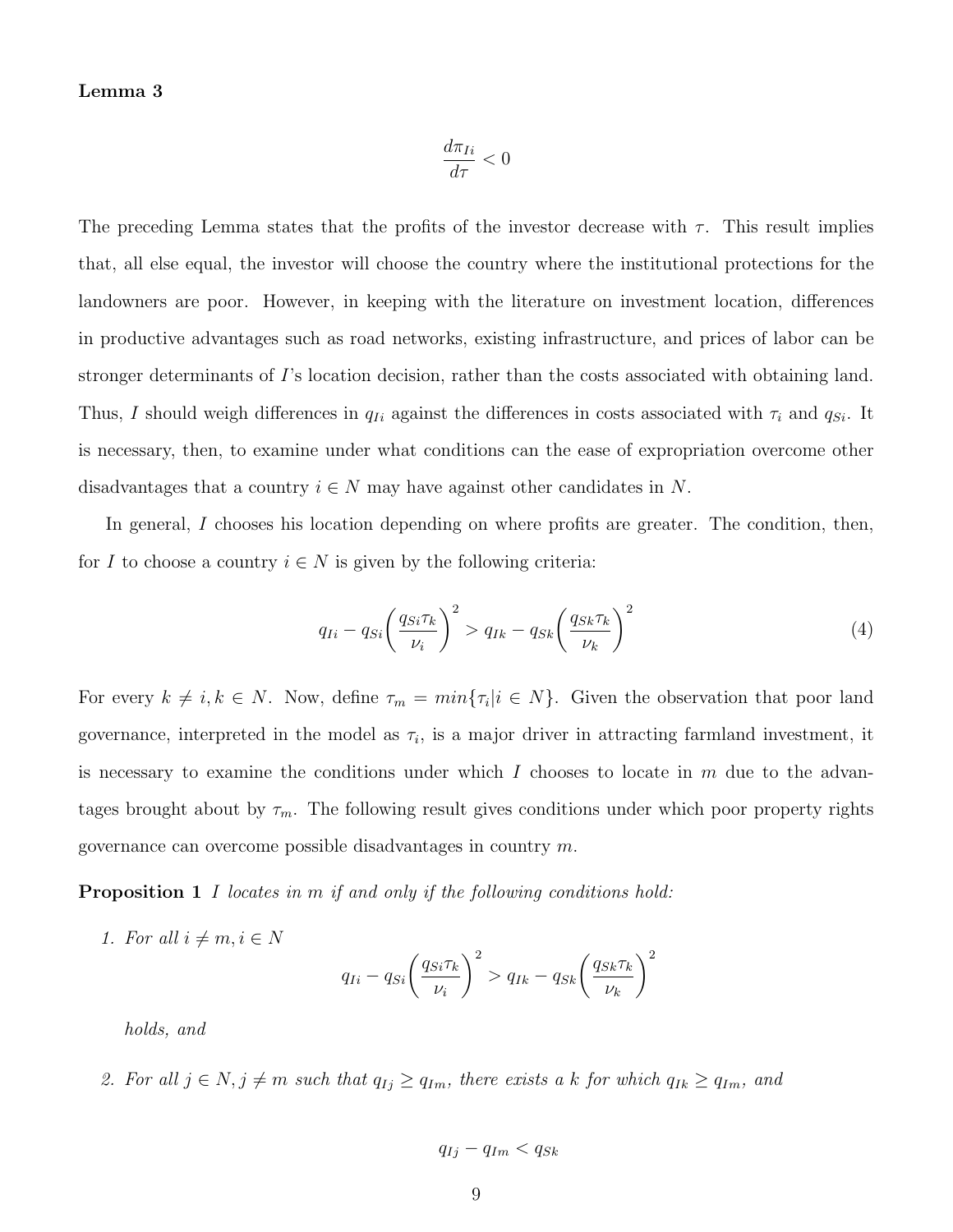The first part of Proposition 1 follows directly from (4). The second part suggests that among the countries in  $N$ , I will locate in the country where local land rights are least respected only if the revenue differences between that country and any other country where the investor can gain a higher level of revenue are small. The size of this difference is bounded above by the revenue that some landowner (or group of smallholders) can produce on their own in one of the countries where the investor can gain a higher level of revenue. The intuition behind this result is that the ability to expropriate should overcome any possible advantages in revenue that other countries in the set N may offer. In choosing a location, the investor weighs the differences in revenue against the differences in costs. In order for expropriation to be a relevant metric, it has to be the case that the cost reduction from locating in a country with weak protections for local landholders is greater than the opportunity cost of foregoing a higher level of revenue. Otherwise, I would not locate in  $m$ .

One must make a distinction about the implications of the first and second part of Proposition 1. The former states that I will choose country m among the countries in set N if the differences in the levels of revenue are small enough in every country in the set. This condition applies to each individual country, but it does not yield any information about the set of targeted countries as a whole, or, the intended investments which make countries in  $N$  appropriate targets. The second part allows us to deduce that the differences between levels of  $q_{Ii}$  are small enough so that the ease of expropriation becomes a relevant metric by which I makes his choice of location.

In the context of the recent land rush, many investment projects are targeted toward producing food for the investor's country of origin, or bio-fuel and flex-crops for export(Hallam, 2011; Robertson and Pinstrup-Andersen, 2010). Thus, the expected gains from the cultivation and sale of these crops may have a high degree of homogeneity. Under such circumstances cost considerations would dominate the choice of location since the level of  $q_{Ii}$  depends on factors outside country i as well, such as the price of crops. That is, if  $q_{Ii} = \rho \psi_{Ii}$  where  $\rho$  is the price of the crops in the export location, and  $\psi_{Ii}$  is the quantity that he can produce in country i given the various conditions in i, then, it has to be the case that  $\psi_{Ij} - \psi_{Im} < q_{Sk}/\rho$ , for any country where  $\psi_{Ij} \ge \psi_{Im}$ .  $\psi_{Ij} - \psi_{Im}$  can be small when the countries targeted have little by way of infrastructure and agglomeration advantages. Thus, the characteristics of the target countries in terms of generating revenue may be very similar, making the ability to expropriate an important determinant in the choice of location.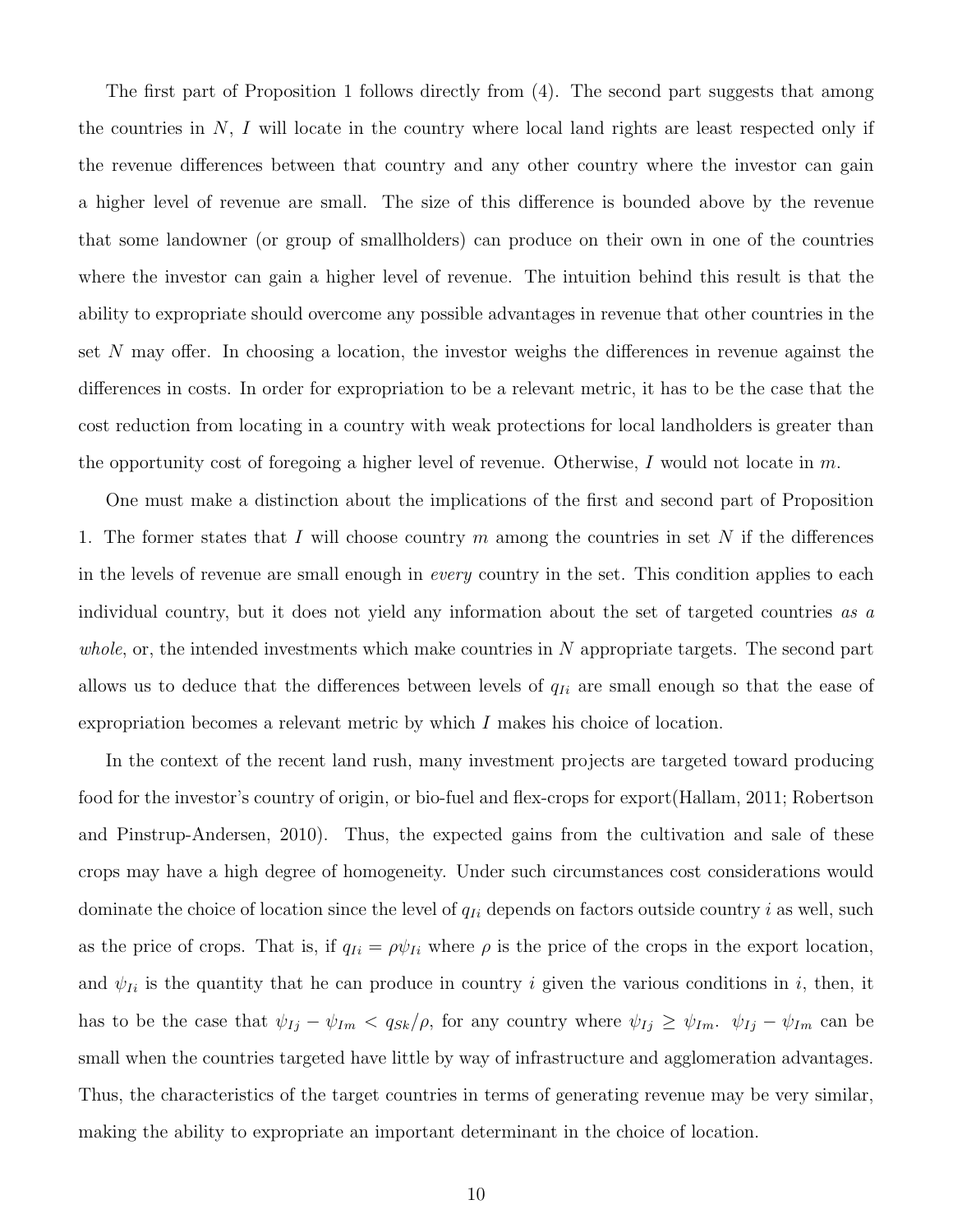This result may also explain why Arezki et al. (2013) find that the yield gap does not have a consistent effect on the choice of location. The yield gap is the difference between the land's current level of productivity, given agro-climactic conditions, and the level it could achieve with the use of better capital, fertilizer, machinery, etc.This would affect the choice of location if investors seek to take advantage of existing activities by introducing capital, technology, and expertise. In other words, these are differences in  $q_{Ij}$  and  $q_{Sj}$ . Without expropriation, the game suggests that the investor should pay a landowner the full value of her own cultivation  $q_{Sj}$ . If  $q_{Ij}$  is high enough, it may justify the cost of offering  $S_j$ ,  $R_j = q_{S_j}$ . However, with the opportunity to expropriate landowners in another country m, the investor may find that the opportunity cost of a higher level of revenue in country j could be offset by lowering the payments to smallholders in  $m$ . Thus, the yield gap may not have an effect on the choice of location because a place with a low yield gap, but with excellent institutions may mean lower profits for  $I$  than a place with a low yield gap but worse institutions.

The qualitative results from this section suggests that the trends in recent land acquisitions are consistent with investors acquiring land for the cultivation of crops of similar value. This would be the case for land acquisitions directed toward export markets, or, food markets in the investor's home country. In this case, if the set of location choices are similar enough in their productivity advantages, then, investors may take advantage of cost reductions from the ease of expropriation. However, once the investor locates to a country i, he may be subject to the same protections as the landowner there. The next subsection addresses this issue.

#### 2.3 Investor Insecurity

Weak land governance institutions can deter investments if the investor anticipates the possibility of losing  $q_{Ii}$  once he locates in i. Such an institutional deficiency, can discourage, rather than encourage investments. We can think of property rights volatility for I as reductions in  $q_{Ii}$ . In this case, I will have to weigh the anticipated risks of locating in i against the benefits of reduced costs due to the ease of expropriation.

To model this problem, consider the possibility that once I obtains use-rights to  $S_i$ 's land, then he anticipates that some other player in i designated as  $A_i$  will attempt to expropriate him. Let  $\phi_i$  be the degree of investor protections in i where  $\tau_i \leq \phi_i < 1 \forall i \in N$ . I define the bounds for  $\phi_i$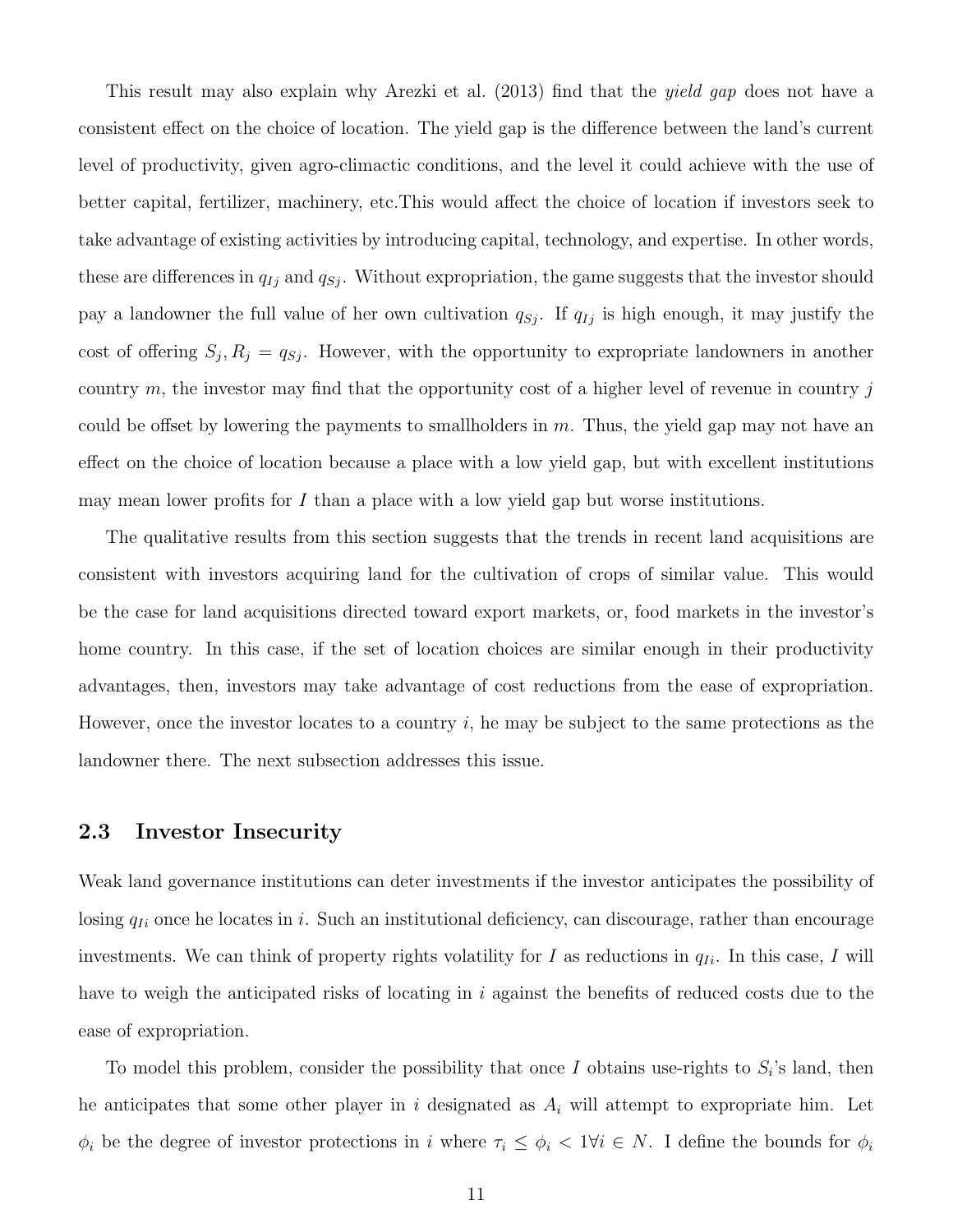so that I anticipates that he will have some institutional guarantees, at least equivalent to that of landowners in country i. The cost to I, then, of protecting his investment in i at any given period is  $(1 - \phi_i)$ . Should  $A_i$  succeed in expropriating I, she produces  $q_{Ai} \in [q_{Si}, q_{Ii}]$ . I make this assumption due to the following intuition: I's investments may add value to the productivity of land. However, this value may not include upstream markets which were available to  $I$ . Thus, if  $A_i$  expropriates  $I$ successfully, then, she may be able to benefit from whatever fixed costs that  $I$  put in place, but, she may not be able to take advantage of upstream markets to which I may have had access.

The levels of success in expropriation and defense by  $A_i$  and I respectively are given by the following functions, similar to the contest between  $I$  and  $S_i$ :

$$
p_{A_i}(e_{Ai}, e_{Ii}) = \begin{cases} \frac{e_{Ai}}{e_{Ai} + e_{Ii}} & \text{if } (e_{Ai}, e_{Ii}) \ge (0, 0) \\ \frac{1}{2} & \text{if } e_{Ai} = e_{Ii} = 0 \end{cases}
$$

For  $A_i$ , and,

$$
p_{I_i}(e_{Ai}, e_{Ii}) = \begin{cases} \frac{e_{Ii}}{e_{Ai} + e_{Ii}} & \text{if } (e_{Ai}, e_{Ii}) \ge (0, 0) \\ \frac{1}{2} & \text{if } e_{Ai} = e_{Ii} = 0 \end{cases}
$$

For I. A similar process of optimization as defined previously leads to the following results:

**Lemma 4** When I faces a certain level of property rights volatility in country i,  $\phi_i$ , his revenue,  $q_{\phi_i}$ *ii* is given by:

$$
q_{I\phi i} = q_{Ii} \left(\frac{q_{Ii}\phi_i}{v_i}\right)^2 \tag{5}
$$

Where  $v_i = q_{Ii}\phi_i + q_{Ai}(1 - \phi_i)$ .

As with the case of the landowner's payoffs, we can deduce that  $\frac{dq_{\phi}I_i}{d\phi}$  $\frac{q_{\phi_i I i}}{d_{\phi_i}} > 0^{12}$ . The expected profits of  $I$  from locating in i is given as:

$$
\pi_{I\phi i} = q_{I\phi i} - q_{Si} \left(\frac{q_{Si}\tau_i}{\nu_{\phi i}}\right)^2
$$

Where  $\nu_{\phi i} = q_{Si}\tau_i + q_{I\phi i}(1-\tau_i)$ . The general condition for I to choose m which  $\tau_m = min\{\tau_i | i \in N\}$ 

<sup>12</sup>Specifically,  $\frac{dq_{\phi_i I i}}{d\phi_i} = 2\phi_i q_{Ai}(\frac{q_{Ii}}{v})^3$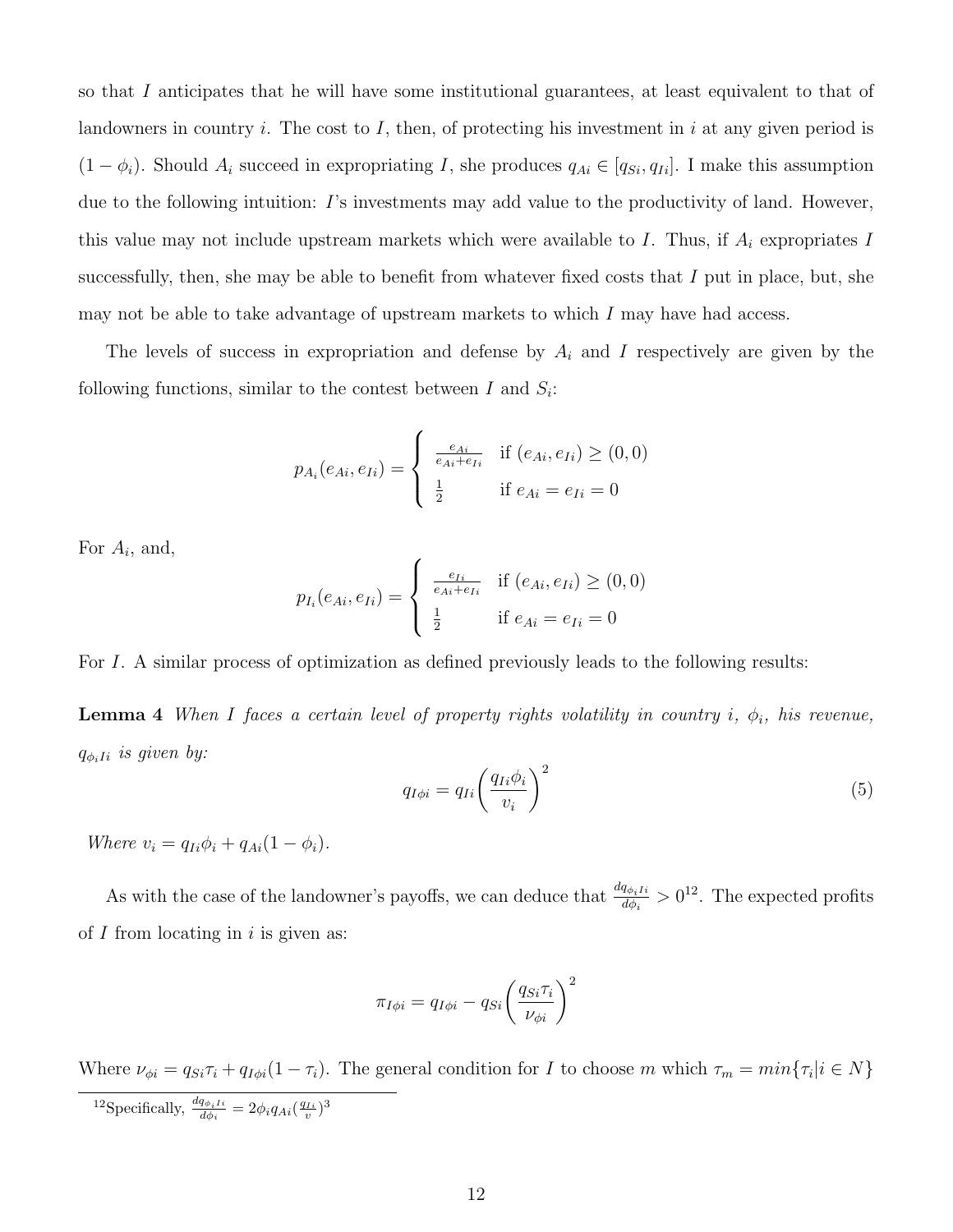over any  $i \in N$  is given, then, by:

$$
q_{I\phi m} - q_{Sm} \left(\frac{q_{Sm}\tau_m}{\nu_{\phi m}}\right)^2 > q_{I\phi i} - q_{Si} \left(\frac{q_{Si}\tau_i}{\nu_{\phi i}}\right)^2 \tag{6}
$$

One can see that the results from the previous section continue to hold, with some qualitative differences due to institutional protections for  $I(\phi_i)$ , and the expected payoffs of  $A_i(q_{A_i})$ .

A case of particular interest is when  $q_{Ai} = q_{Ii}$ , and  $q_{Ii} = q_I \forall i \in N$ . This case can be understood as follows: the investor anticipates that he will be able to take advantage of the same productivity in all counties in the set of options  $N$ . However, his expected payoffs from locating in country  $i$ fall due to poor investor protections given by  $\phi_i$ . So, I faces the risk of losing his investments to  $A_i$ , who, I anticipates, would undergo expropriation to gain the full value  $q_I$ . There are a variety of contexts where such a calculation is relevant. For example, it may be the case that  $I$  anticipates the possibility of confiscation due to nationalistic laws which prevent him from owning land. Or, he might anticipate the election of a government in  $i$  that is hostile to foreign investors. Given this context, (5) becomes  $q_I \phi_i^2$ , since  $v_i = q_I$ . Assume that  $\forall i \in N$ ,  $q_{Ii} \phi_i^2 > q_{Si} \left(\frac{q_{Si}\tau_i}{\nu_{\phi i}}\right)^2$ , so that profits are positive in any country i in the set N. We can rewrite  $(6)$  as:

$$
\phi_m - \phi_k > \frac{1}{q_I(\phi_m + \phi_k)} \left( q_{Sm} \left( \frac{q_{Sm} \tau_m}{\nu_{\phi m}} \right)^2 - q_{Sk} \left( \frac{q_{Sk} \tau_k}{\nu_{\phi k}} \right)^2 \right) \tag{7}
$$

Which is the general condition for I to choose m, for which  $\tau_m = min\{\tau_i | i \in N\}$ . The next result is analogous to Proposition 1, and is proven using equation (7).

**Corollary 3** Let m denote the country for which  $\tau_m = min\{\tau_i | i \in N\}$ . If  $q_{Ai} = q_{Ii}$ , and  $q_{Ii} = q_I \forall i \in \mathbb{N}$ N, then I chooses m over all  $i \in N$ ,  $i \neq m$  if and only if for every  $i \in N$ , equation (7) holds, and, for every  $j \in N$  such that  $\phi_j > \phi_m$ , there exists a  $\beta < 1$  such that  $\phi_j - \phi_m < \beta$ 

Corollary 3 states that when I anticipates some level of expropriation, given that the only advantages he may anticipate in any country  $i$  are due to investor protections, then,  $I$  chooses a country with the weakest local land governance  $\tau_m$ , if he believes that any other country's advantage in offering investor protections are small. This corollary illustrates a limit to the volatility that investors are willing to take when making their choice of location. Countries with insecure property rights for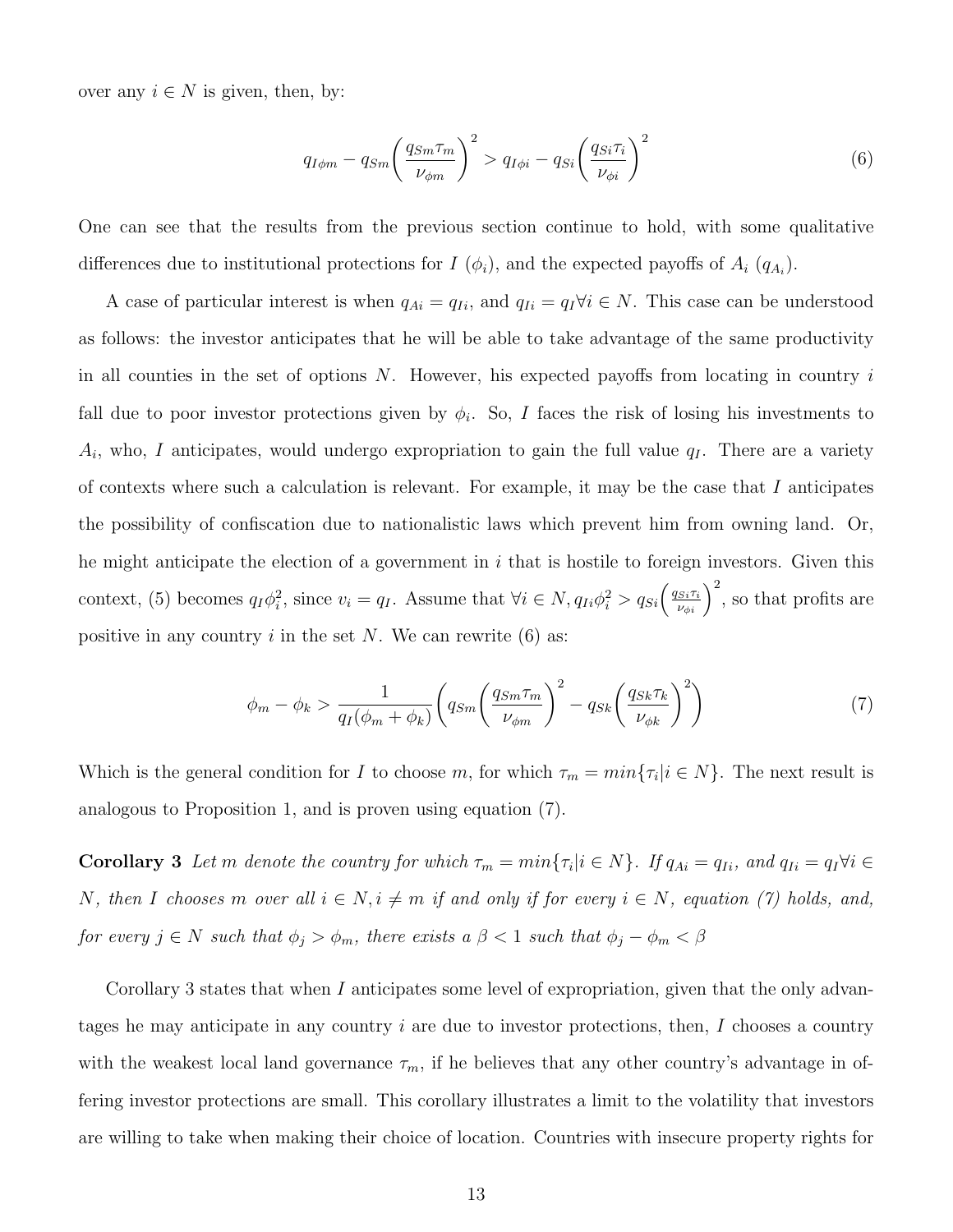local landowners and smallholders may be attractive, to the extent that the investor can expect some relative institutional stability. This is why they may target countries with poor land governance institutions, but with governments that can guarantee, with some certainty, that their investments are safe. Corollary 3 may also explain why certain countries which exhibit high property rights insecurity are not the targets for land acquisition. It may be because the level of insecurity in countries where there are high-intensity conflicts are too pronounced, so as to make the cost advantage of acquiring land negligible. This result is consistent with (Arezki et al., 2013) who find that investor protections are not a significant determinant of farmland investment. What my result suggests is that this may be due to the fact that the group of countries that investors target may be similar enough so that such considerations are irrelevent to the choice of location. The results imply that  $I$  will not choose countries which cannot guarantee a certain level of investor protections. However, he may choose relatively weaker investor protections if the reductions in the cost of location outweigh the relative gains due to investor protection.

The previous results are based on the assumption that there are differences in the institutional environment for I, and  $S_i$ . However, there may be reasons to think that investors account for  $\tau_i$  as their own risk factor as well. In the empirical exercises that explored the land rush, the institutional factors in some of the databases were generated by surveying businessmen and bankers(Arezki et al.,  $2013$ <sup>13</sup>. These institutional factors include things such as the number of land disputes, and the adjudications resulting in land transfers. Thus, investors may not necessarily expect that they will face a different institutional environment in a country  $i$  from  $S_i$ . Under what conditions, then, would investors choose to locate in countries with poor property rights governance, if they anticipate the same level of vulnerability as current land-wners in  $i$ ? The next two results suggest a partial answer to the question, where investors anticipate gains from producing  $q_I$  in all countries, and differences in the level of revenue are due solely to differences in  $\tau_i$ .

**Corollary** 4 Let m denote the country for which  $\tau_m = min\{\tau_i | i \in N\}$ . If  $q_{Ai} = q_{Ii}$ , and  $q_{Ii} = q_I \forall i \in \mathbb{N}$ N, then I chooses m over all  $i \in N$ ,  $i \neq m$  if and only if for every  $i \in N$ , equation (7) holds, and, for every  $i \in N$  there exists a  $\beta_{\tau} < 1$  such that  $\tau_i - \tau_m < \beta_{\tau}$ 

These last corollaries are proved in the same fashion as Proposition 1. These results suggest that

<sup>&</sup>lt;sup>13</sup>The paper also includes a thorough online appendix which describes the data.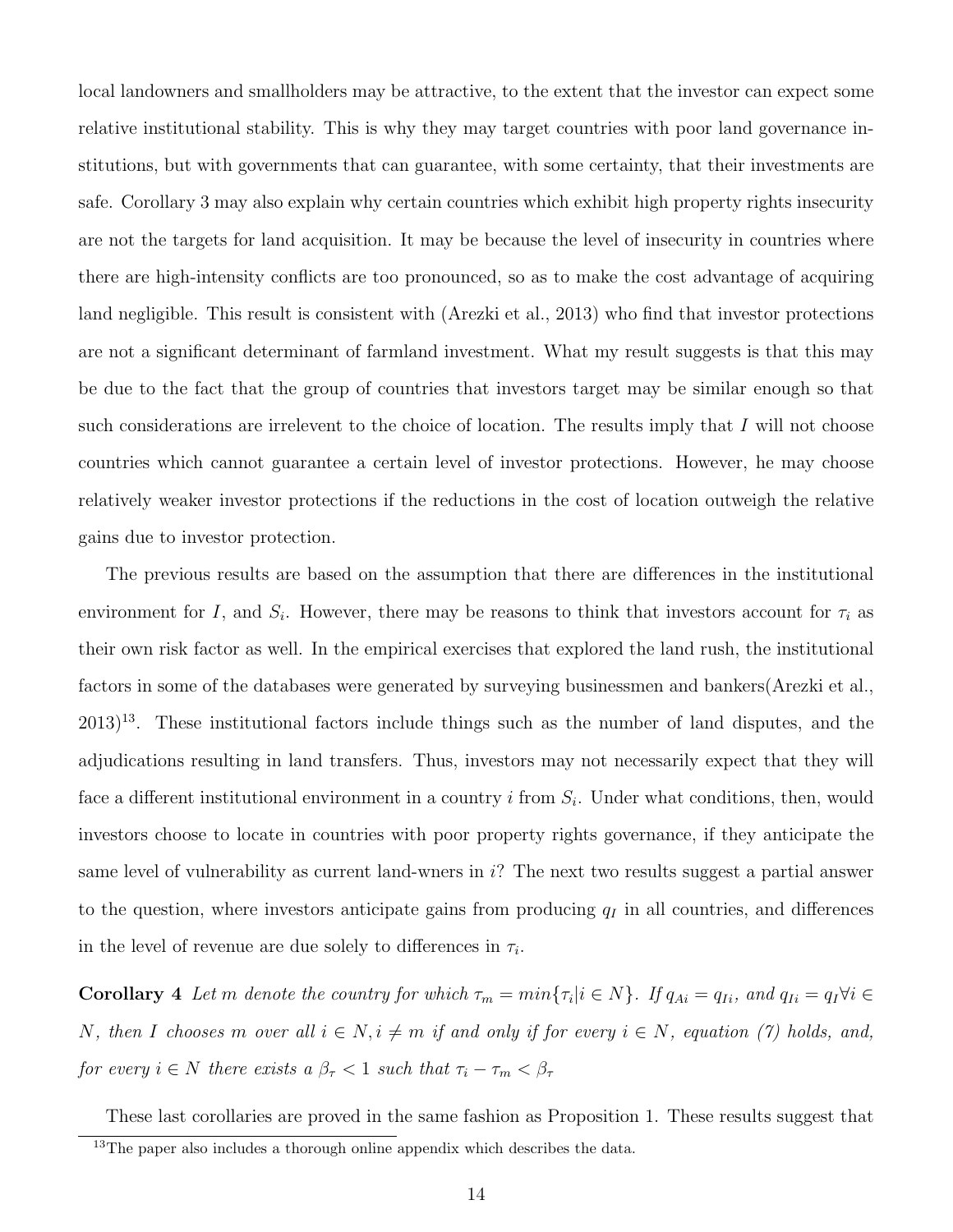when I expects to face the same institutional environment as  $S_i$ , he may still choose to locate in the country where the institutional quality is the lowest, if, the range of  $\tau_i$  is small enough to ensure that he gains from the ease of location. Thus, there is a degree of institutional proximity among the set of countries N that justifies choosing the country with the poorest property rights governance.

## 3 Implications and Conclusion

Empirical investigations into the determinants of recent land acquisitions find that the quality land governance, interpreted as the degree to which local land rights are respected, has a negative and significant impact on the likelihood of farmland investment locating in a given country. This finding is counter-intuitive, considering the literature on property rights, and the literature on the location of investment. The literature on property rights suggests that poor property rights regimes may introduce disincentives to invest, due to reductions in the anticipated benefits. The literature on investment location shows that investors do not necessarily choose countries where institutional weaknesses allow them to gain cost advantages. Rather, investors may choose countries which offer productivity and supply chain advantages.

Given these findings from past literature, however, numerous case studies have elucidated the role of expropriatory activity in land-acquisitions for farmland investments. In this essay, I have made an attempt to show that under some circumstances, the ability to expropriate can explain why investors may favor countries with poor land-governance. The benefits of choosing a country with poor land governance allows an investor to gain access to land at a lower cost. Expropriation, or its threat, compels local landowners to accept levels of remuneration that are worse than what they could have achieved, given the resources at their disposal. Scholars from other fields have dubbed this result as adverse incorporation. Adverse incorporation tends to occur when land deals arise without free, prior, and informed consent, or, when land institutions leave room for expropriatory activity. There have been numerous studies on the link between Foreign investment and repression. Harms et al. (2002),Busse (2004), and Busse et al. (2011) find that the link is negative. Greater democratic rights are linked with higher levels of FDI. On the other hand Sorens and Ruger (2012) finds that there is positive link between FDI and repression, but it is statistically insignificant. In the context of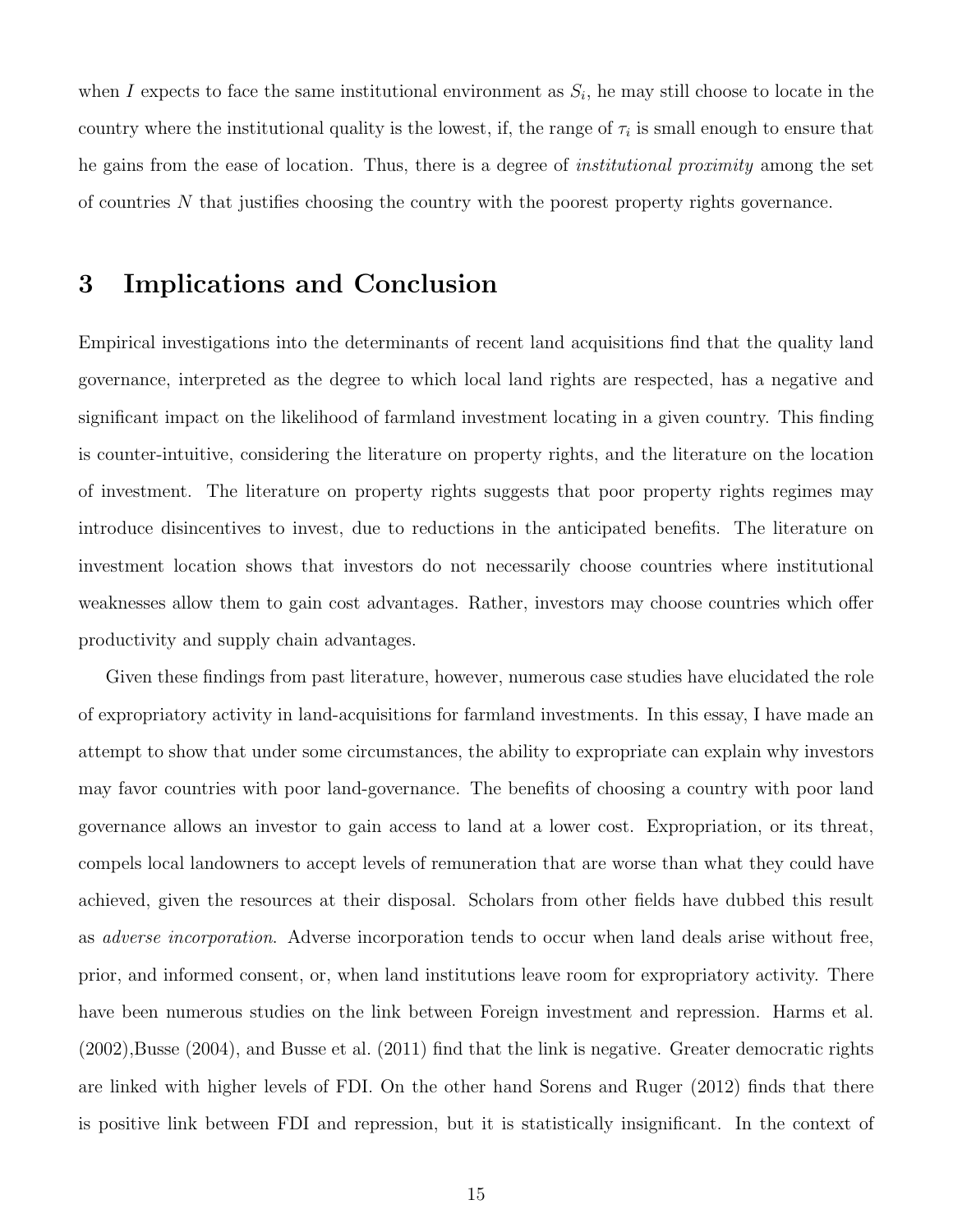the land rush, investors may not be engaging in violent activities per se. As the cases that I cited in Ethiopia in the Philippines show, these methods of obtaining land are not violent, but involve taking advantage of defects in land governance. Put another way, the costs to expropriation may be very low for I, and very high for  $S_{I_i}$ . In the model, expropriation need not occur. Only its credible threat is necessary for landowners to accept levels of remuneration that leave them no better or even worse-off than they would have been otherwise.

The main results of the paper demonstrate that the empirical findings from the literature on farmland investment may reflect growing demand for certain crops, rather than a secular trend in agricultural investment. Investors will favor countries where expropriation cheapens the cost of location, only if their expected revenues in the set of countries they are targeting are close enough to merit a decision based on cost reductions. This implication should give some reason for optimism. There is a limit to how much a country's willingness to disregard land-rights can attract investors. These limits are set by other factors that can contribute to increases in an investor's expected revenue. Thus, the findings from the literature on investment location continue are relevant and complimentary bto the findings of this model. There are many ways to attract investment, and these need not involve taking advantage of institutional weaknesses. However, these other means of attracting investment may entail spending on public goods such as roads, and ports. If a country faces tight budget constraints, investment by any means necessary can be quite appealing. The problem of how ought a government make these decisions, and how it sets a country's institutional characteristics is one of interest. Such an exercise may prove to be an interesting and difficult problem in the context of land acquisitions. This is because land acquisitions, in the context of farmland investment, may be a question not only of payments, but of types of arrangements that current land-users would face after the acquisition. They may end up working under the investor, or even growing crops for him. Thus, governments may face the problem of setting both the institutional environment for acquisition, and bargaining after the acquisition takes place.

This paper also points out that policy makers should be wary about farmland investments. If these investments seek to take advantage of weak property rights institutions, then, they may not be able to generate the productivity gains that are often used to justify their attraction. If the objective of attracting farmland investments is to increase agricultural productivity and raise the welfare of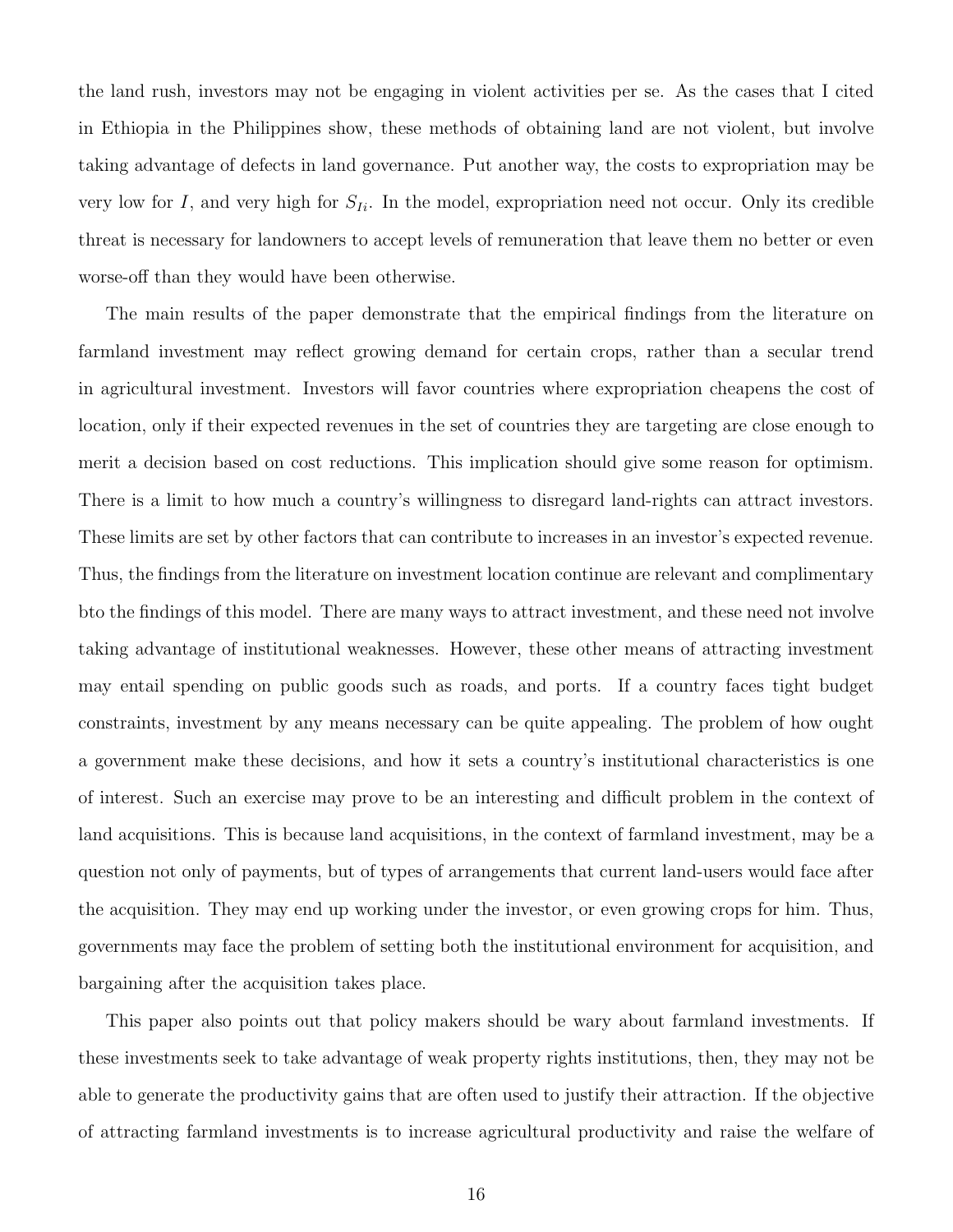rural smallholders, then, states should ensure, at the very least, that there is a suitable environment for smallholders to bargain with investors. This may entail a rigorous determination of existing informal and formal land institutions in order to ensure the welfare of all parties which have a stake in the acquisition of land. States may also monitor whether jobs and infrastructure, often promised in a land deal, actually materialize within a reasonable amount of time. The problem however is that states may depend on these deals to raise revenue, and that attracting investment per se can become the objective rather than ensuring its positive spillovers in job creation and infrastructure development. In this case, states may fail to monitor investments and consent to expropriatory activity. Once again, this entails explicitly modelling the state as a player in the game, with its own set of motivations and strategies.

# 4 Appendix: Proofs

PROOF of Lemma 1: The first order conditions implied by equations (1), and (2) are:

$$
\frac{e_{Ii}}{(e_{Si}+e_{Ii})^2}q_{Si}=(1-\tau_i)
$$

and,

$$
\frac{e_{Si}}{(e_{Si} + e_{Ii})^2} q_{Ii} = \tau_i
$$

This implies that  $e_{Ii} = e_{Si} \frac{q_{Ii}(1-\tau_i)}{q_{Si}\tau_i}$  $\frac{i(1-\tau_i)}{q_{Si}\tau_i}$ . Using either first order condition, we can get the following equations:

$$
e_{Si} = q_{Ii}\tau_i \left(\frac{q_{Si}}{\tau_i q_{Si} + (1 - \tau_i) q_{Ii}}\right)^2
$$

and

$$
e_{Ii} = q_{Si}(1 - \tau_i) \left(\frac{q_{Ii}}{\tau_i q_{Si} + (1 - \tau_i) q_{Ii}}\right)^2
$$

These implies the stated results. I obtain the equilibrium levels of success by plugging these in to the functions  $p_{S_i}(e_{Si}, e_{Ii})$ , and  $p_I(e_{Si}, e_{Ii})$ .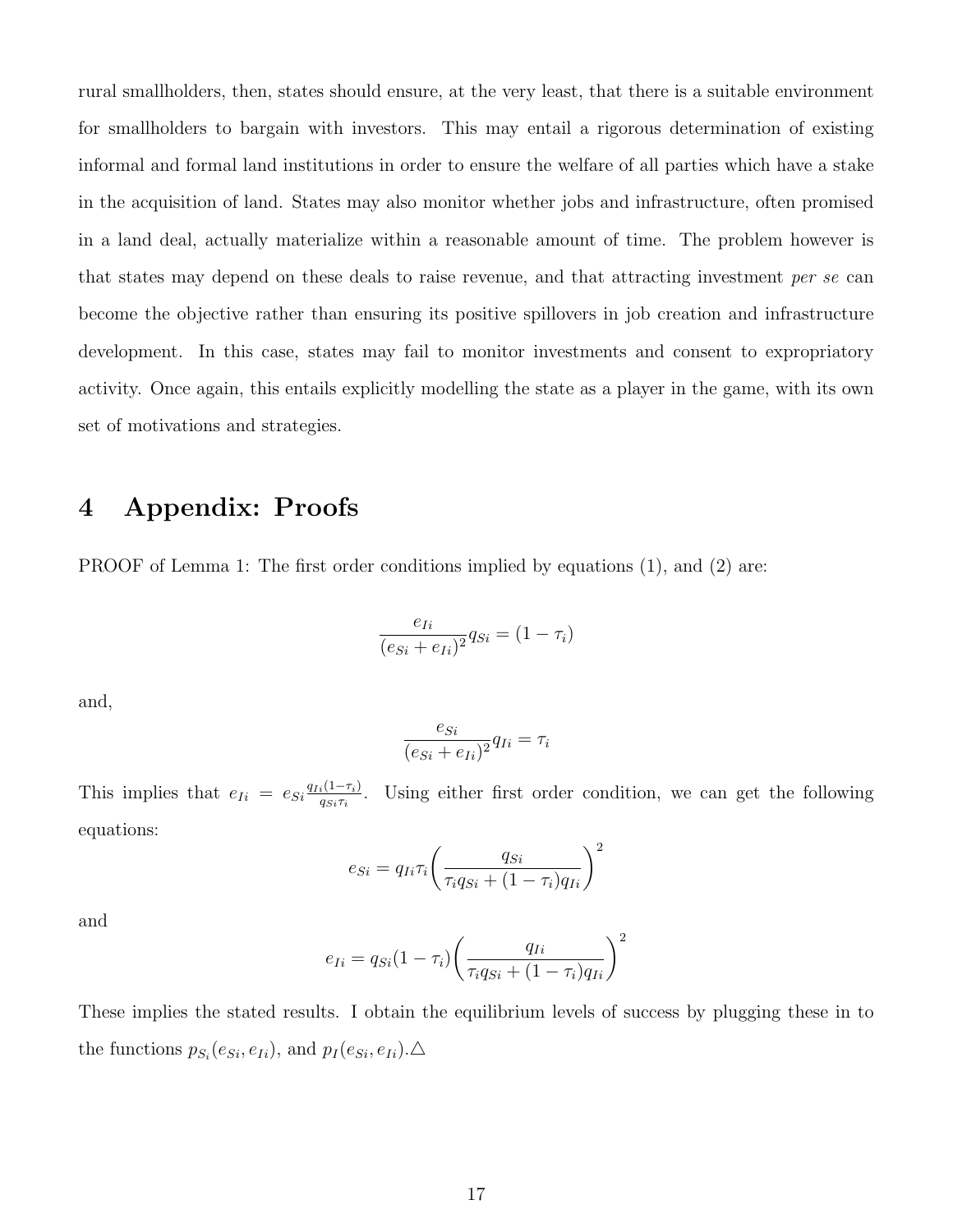PROOF of Lemma 2: First, we note that  $\frac{dv_i}{d\tau_i} = -\tau_i(q_{Ii} - q_{Si}) < 0$ . Now,

$$
\frac{dp_{S_i}(e_{Si}^*, e_{Ii}^*)}{d\tau_i} = \frac{q_{Si}\nu_i - \frac{d\nu_i}{d\tau_i}q_{Si}\tau_i}{\nu_i^2} > 0
$$

and

$$
\frac{dp_{I_i}(e_{Si}^*, e_{Ii}^*)}{d\tau_i} = \frac{-q_{Ii}\nu_i - \frac{d\nu_i}{d\tau_i}q_{Ii}(1-\tau_i)}{\nu_i^2} = \frac{-q_{Ii}(1+\tau_i(1-\tau_i) - q_{Ii}q_{Si}\tau_i(1-\tau_i))}{\nu_i^2} < 0
$$

 $\triangle$ 

Note that the proof for Lemma 4 is similar, and to the proof for these two previous lemmas, and is therefore ommitted.

PROOF of COROLLARY 1: substituting the equilibrium levels of  $e_{Si}^*, p_{S_i}(e_{Si}^*, e_{Ii}^*), e_{Ii}^*, p_{I_i}(e_{Si}^*, e_{Ii}^*)$ from LEMMA 1 into equations (1), and (2), we get  $S_i$ 's payoff from rejecting  $I$ 's offer:

$$
\pi_{Si}^r(e_{Si}^*, e_{Ii}^*) = \left(\frac{q_{Si}\tau_i}{\nu_i}\right) q_{Si} - \tau_i \left(q_{Ii}\tau_i \left(\frac{q_{Si}}{\nu_i}\right)^2\right)
$$

and I's payoff

$$
\pi_{Ii}^r(e_{Si}^*, e_{Ii}^*) = \left(\frac{q_{Ii}(1-\tau_i)}{\nu_i}\right) q_{Ii} - (1-\tau_i) \left(q_{Si}(1-\tau_i) \left(\frac{q_{Ii}}{\nu_i}\right)^2\right)
$$

Simplifying these equations gives the result. $\Delta$ 

PROOF for COROLLARY 2: Suppose not. Then,  $(e_{Si}^*, e_{Ii}^*) = 0$ . Let  $S_i$  deviate and choose  $e_{Si}^* > 0$ . Then, she receives the full value of  $q_{Si}$  while I receives  $0 < \pi_{I_i}^r$ . So, I's best response is to choose  $e_{I_i} > 0$ . Similarly, the best response of  $S_i$  to I choosing  $e_{I_i} > 0$  is to choose  $e_{Si} > 0$ . This yields the payoffs from Corollary  $1.\Delta$ 

PROOF of Lemma 3: 
$$
\frac{d\pi_{Ii}}{d\tau} = -2q_{Si}\frac{dp_{S_i}(e_{Si}^*,e_{Ii}^*)}{d\tau_i}p_{I_i}(e_{Si}^*,e_{Ii}^*) < 0
$$
, following Lemma 2.  $\triangle$ 

PROOF of Proposition 1: To prove this, we first show that if if the two conditions hold, then, I locates in m. This direction immediately follows from equation  $(4)$ . That is, if the first condition holds for all countries  $i \neq m$ , then I locates to m.

Now, suppose I locates in m. It has to be the case that equation  $(4)$  holds. Now consider every country  $j \in N$  with  $q_{Ij} > q_{Im}$ . Equation (4) implies that:

$$
q_{Ij} - q_{Im} < q_{Sj} \left(\frac{q_{Sj} \tau_j}{\nu_j}\right)^2 - q_{Sm} \left(\frac{q_{Sm} \tau_m}{\nu_m}\right)^2
$$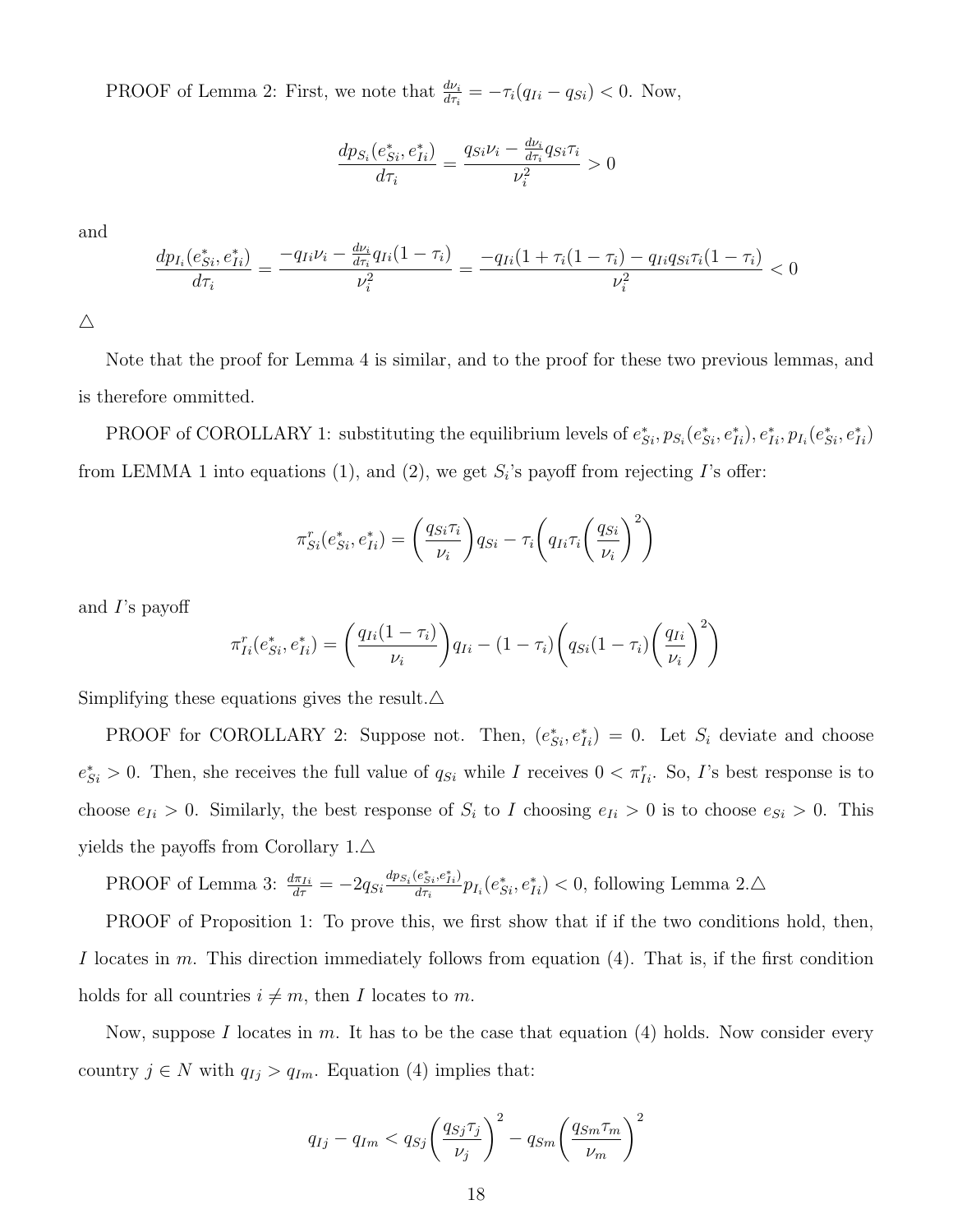Consider the set  $J = \{j \in N | q_{Ij} > q_{Im}\}\$ We can arrange the elements of J so that the set  $\{1,...p\}\$ corresponds to the indices of J where the elements of J are arranged as follows:  $\{q_{I1} \leq q_{I2} \leq ... \leq q_{Ip}\}$ Let  $B_j = q_{Sj} \left( \frac{q_{Sj} \tau_j}{\nu_i} \right)$  $\nu_j$  $\bigg)^2 - q_{Sm} \bigg( \frac{q_{Sm}\tau_m}{\nu_m}$ νm  $\setminus^2$ . Then, we have:

$$
q_{I1} - q_{Im} < B_1 \tag{8}
$$
\n
$$
q_{I2} - q_{Im} < B_2 \tag{8}
$$
\n
$$
\dots
$$
\n
$$
q_{IP-1} - q_{Im} < B_{P-1} \tag{8}
$$
\n
$$
q_{IP} - q_{Im} < B_P
$$

Let  $B_{max} = max_{j \in J} B_j$ . Certainly:  $q_{IP} - q_{Im} < B_P < B_{max}$ . Since  $q_{I1} - q_{Im} \leq ... \leq q_{IP} - q_{Im} <$  $B_P \leq B_{max}$ , and by definition  $B_{max} < q_{Sk}$  for some  $k \in J$ . The proofs for Corollaries 2, and 4 are similar. However, we note that

$$
\frac{1}{q_I(\phi_m + \phi_h)} \left( q_{Sm} \left( \frac{q_{Sm} \tau_m}{\nu_{\phi m}} \right)^2 - q_{Sh} \left( \frac{q_{Sh} \tau_h}{\nu_{\phi h}} \right)^2 \right) < 1
$$

by the assumption that  $\forall i \in N$ ,  $q_{Ii}\phi_i^2 > q_{Si} \left(\frac{q_{Si}\tau_i}{\nu_{\phi i}}\right)^2$ , which ensures the profitability of locating in any country  $i \in N$ . This implies that  $q_I(\phi_m + \phi_h) > q_{Sm} \left( \frac{q_{Sm}\tau_m}{\nu_{\phi m}} \right)^2$ , and  $q_I(\phi_m + \phi_h) > q_{Sh} \left( \frac{q_{Sh}\tau_h}{\nu_{\phi h}} \right)^2$ . For Corollary 4, by definition of  $\tau_m$ , the inequality holds for all  $i \in N.\Delta$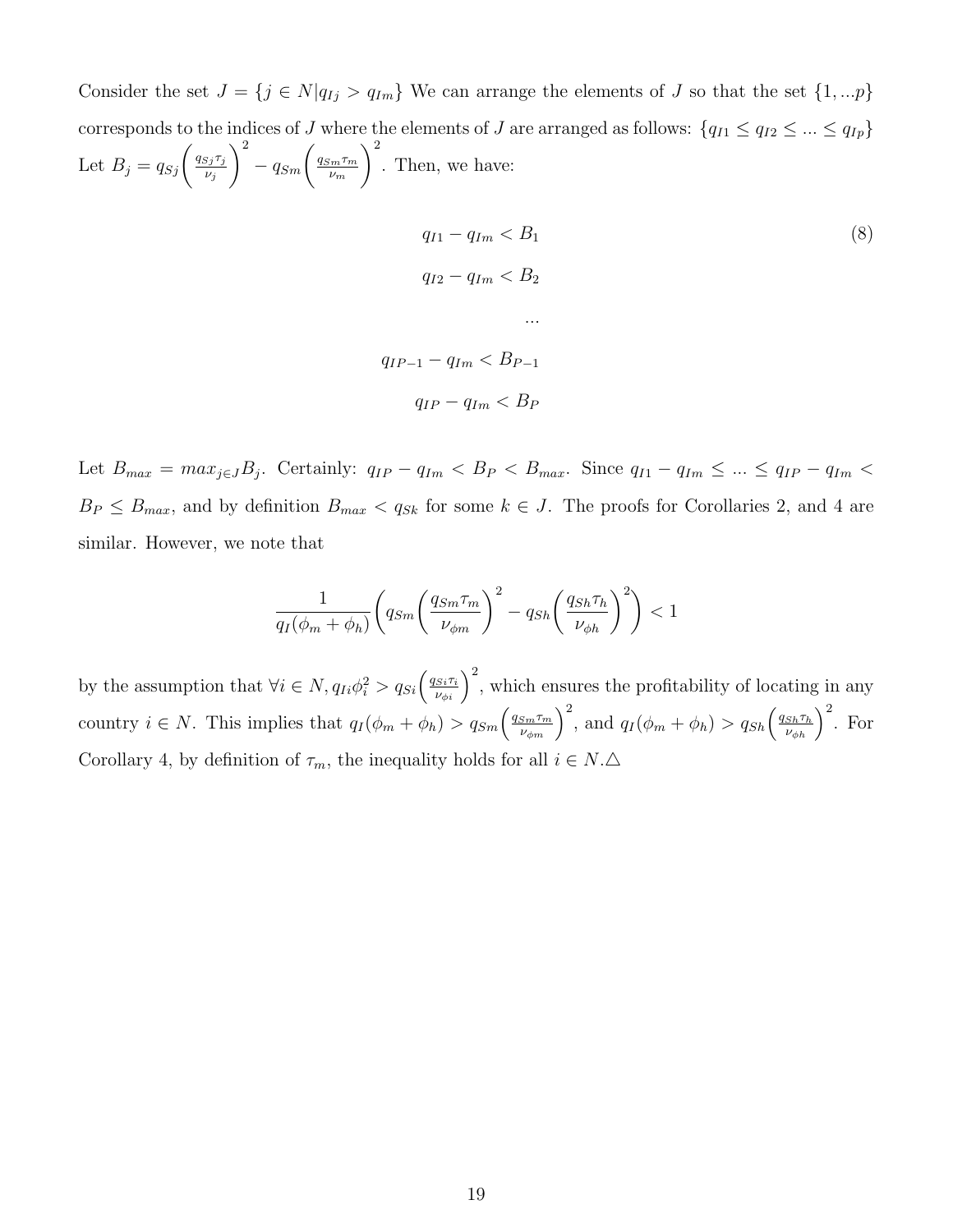# References

- Adam, J. (2013). Land reform, dispossession and new elites: A case study on coconut plantations in Davao Oriental, philippines. Asia Pacific Viewpoint, 54(2):232–245.
- Anseeuw, W., Boche, M., Breu, T., Giger, M., Lay, J., Messerli, P., and Nolte, K. (2012). Transnational land deals for agriculture in the global south. analytical report based on the land matrix database. The Land Matrix Partnership, http://landportal. info/landmatrix/media/img/analyticalreport. pdf.
- Arezki, R., Deininger, K., and Selod, H. (2013). What drives the global land rush? The World Bank Economic Review, page lht034.
- Bartlett, R. (2006). Economics and power: An inquiry into human relations and markets. Cambridge University Press.
- Bjorvatn, K. and Eckel, C. (2006). Policy competition for foreign direct investment between asymmetric countries. European Economic Review, 50(7):1891–1907.
- Borras Jr, S. M. and Franco, J. C. (2013). Global land grabbing and political reactions from below. Third World Quarterly, 34(9):1723–1747.
- Borras Jr, S. M., McMichael, P., and Scoones, I. (2010). The politics of biofuels, land and agrarian change: editors' introduction. The Journal of Peasant Studies, 37(4):575–592.
- Busse, M. (2004). Transnational corporations and repression of political rights and civil liberties: An empirical analysis.  $Kyklos, 57(1):45–65$ .
- Busse, M., Nunnenkamp, P., and Spatareanu, M. (2011). Foreign direct investment and labour rights: a panel analysis of bilateral fdi flows. Applied Economics Letters, 18(2):149–152.
- Colchester, M., Chao, S., Dallinger, J., Toh, S. M., Chan, K., Saptaningrum, I., Ramirez, M. A., and Pulhin, J. (2011). Agribusiness, large-scale land acquisitions, and human rights in Southeast Asia. General publication, Forest People's Programme.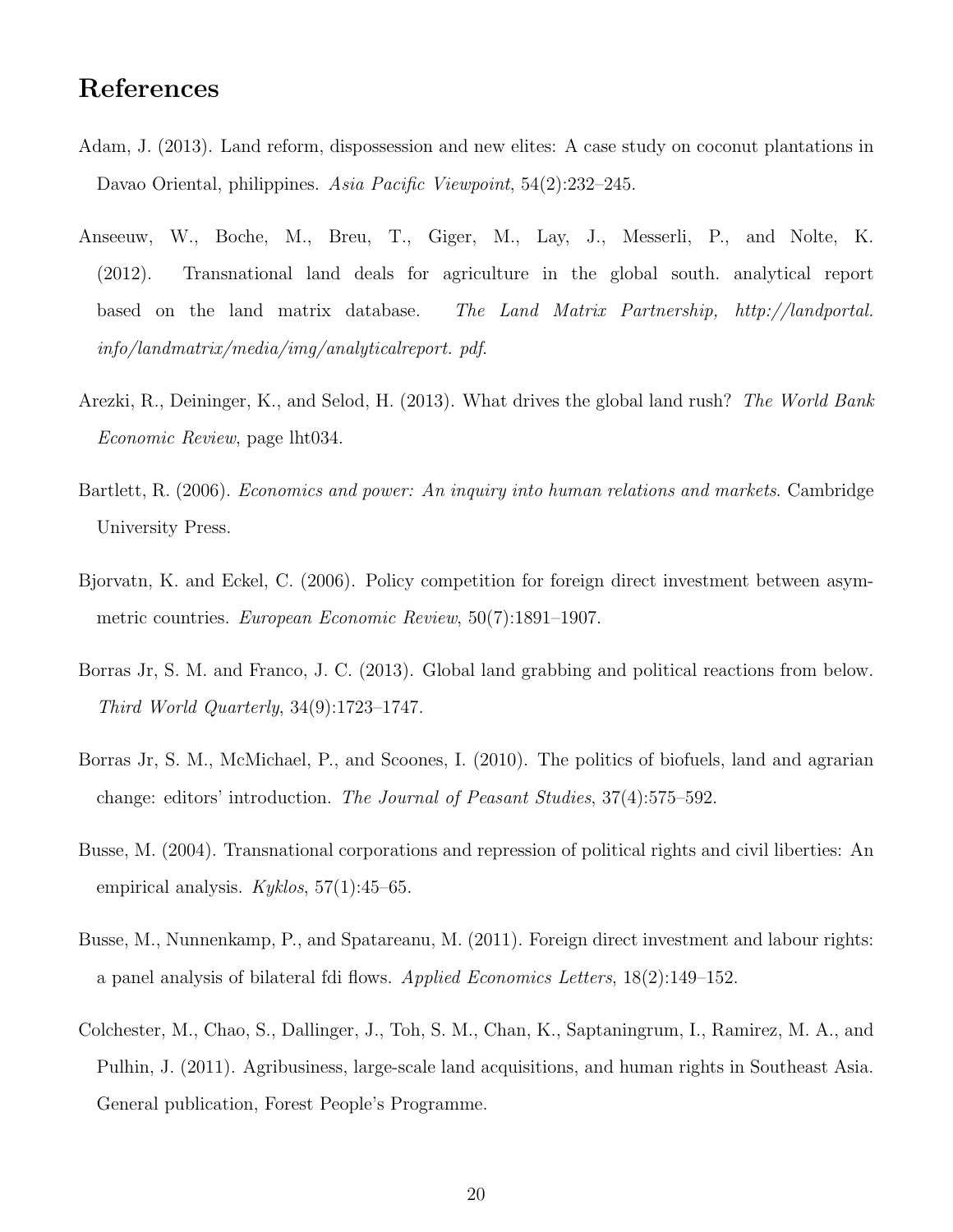- Cramb, R. and Curry, G. N. (2012). Oil palm and rural livelihoods in the Asia–Pacific region: An overview. Asia Pacific Viewpoint, 53(3):223–239.
- DAR (2006). Case studies on agribusiness venture agreements (AVA's) between investors and agrarian reform beneficiaries (arb's). Technical report, Department of Agrarian Reform Policy and Strategic Research Service Economic and Socio-Cultural Research Division, Philippines.
- Davies, R. B. and Vadlamannati, K. C. (2013). A race to the bottom in labor standards? an empirical investigation. Journal of Development Economics, 103:1–14.
- Deininger, K. (2011). Challenges posed by the new wave of farmland investment. The Journal of Peasant Studies, 38(2):217–247.
- Deininger, K. (2013). Global land investments in the bio-economy: evidence and policy implications. Agricultural Economics, 44(s1):115–127.
- Dembour, C. (2008). Competition for business location: a survey. Journal of Industry, Competition and Trade, 8(2):89–111.
- Franco, J. C. et al. (2012). Global land grabbing and trajectories of agrarian change: A preliminary analysis. Journal of Agrarian Change, 12(1):34–59.
- Fumagalli, C. (2003). On the welfare effects of competition for foreign direct investments. European Economic Review, 47(6):963–983.
- Glaeser, E., Scheinkman, J., and Shleifer, A. (2003). The injustice of inequality. *Journal of Monetary* Economics, 50(1):199–222.
- Haaland, J. I. and Wooton, I. (1999). International competition for multinational investment. The Scandinavian Journal of Economics, 101(4):631–649.
- Hall, D. (2011). Land grabs, land control, and Southeast Asian crop booms. *Journal of peasant* studies, 38(4):837–857.
- Hallam, D. (2011). International investment in developing country agricultureissues and challenges. Food Security, 3(1):91–98.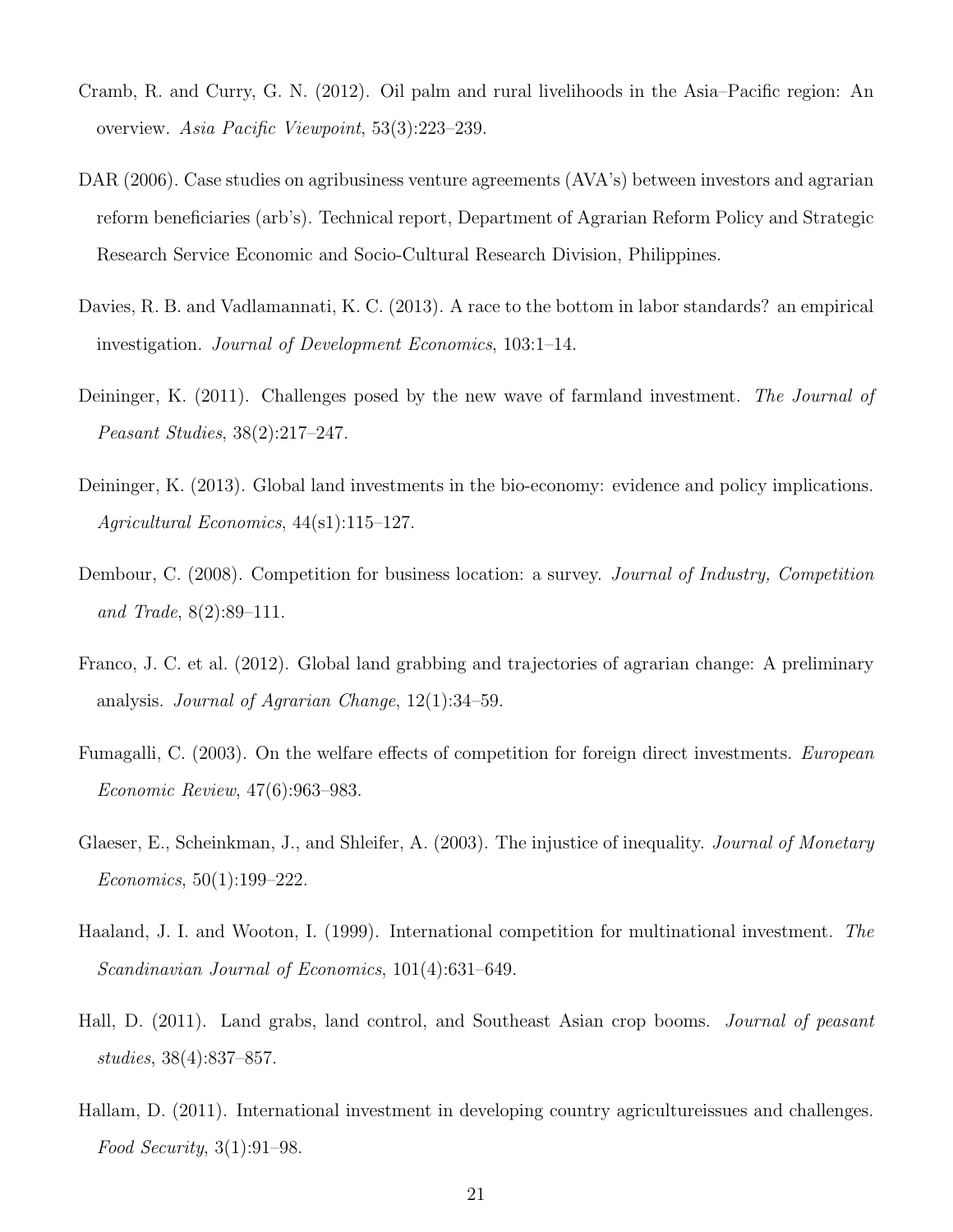- Harms, P., Ursprung, H. W., et al. (2002). Do civil and political repression really boost foreign direct investments? Economic Inquiry, 40(4):651–663.
- Herger, N., Kotsogiannis, C., and McCorriston, S. (2014). Multiple taxes and alternative forms of fdi: evidence from cross-border acquisitions. International Tax and Public Finance, pages 1–32.
- Hirshleifer, J. (1989). Conflict and rent-seeking success functions: Ratio vs. difference models of relative success. Public choice, 63(2):101–112.
- Konrad, K. A. and Kovenock, D. (2009). Competition for fdi with vintage investment and agglomeration advantages. Journal of International Economics, 79(2):230–237.
- Lavers, T. (2012). Patterns of agrarian transformation in ethiopia: State-mediated commercialisation and the land grab. Journal of Peasant studies, 39(3-4):795–822.
- Lawson-Remer, T. (2014). Security of property rights for whom? Oxford Development Studies, 42(3):319–342.
- Menguita-Feranil, M. L. (2013). Contradictions of palm oil promotion in the Philippines. In Pye, O. and Battacharya, J., editors, The Palm Oil Controversy in Southeast Asia: A Transnational Perspective, pages 97–119. Institute of Southeast Asian Studies.
- Pieretti, P. and Zanaj, S. (2011). On tax competition, public goods provision and jurisdictions' size. Journal of International Economics, 84(1):124–130.
- Putzel, J. (1992). A captive land: the politics of agrarian reform in the Philippines. Catholic Institute for International Relations.
- Robertson, B. and Pinstrup-Andersen, P. (2010). Global land acquisition: neo-colonialism or development opportunity? Food Security, 2(3):271–283.
- Skaperdas, S. (1996). Contest success functions. Economic theory, 7(2):283–290.
- Sonin, K. (2003). Why the rich may favor poor protection of property rights. Journal of Comparative Economics, 31(4):715–731.